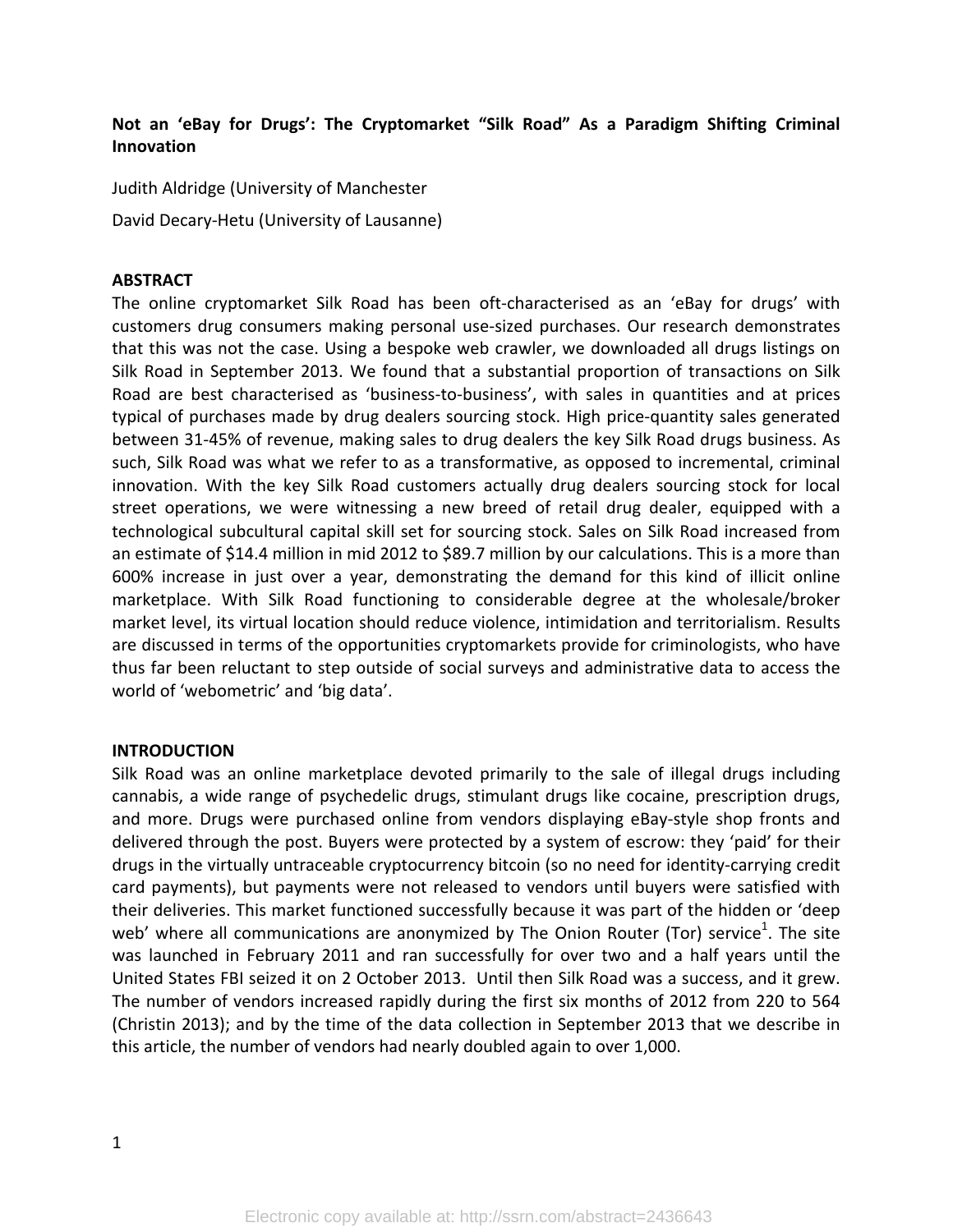The very existence of an online cryptomarket for illegal drugs is a criminal innovation: it provides drug dealers with a virtual location to advertise and sell their products to a worldwide market, to do so anonymously, and to a great extent out of reach of law enforcement. Researchers have characterised Silk Road buyers as *drug users* making purchases for their *own consumption* (Christin 2013; Martin 2013). Indeed, the marketplace itself has regularly been characterised by academics (e.g. Barratt 2012), journalists (e.g. Economist 2012) and in media blogs (Chen 2011) as a kind of "eBay" or "Amazon" for drugs. At least superficially, the resemblance to these exemplars of "business-to-customer" e-commerce is compelling, because the site itself shared many structural features with these marketplaces, including buyers being able to leave feedback on their purchases.

But was Silk Road really like an eBay selling to drug-using customers? When we browsed its listings, it was apparent that many vendors were selling in quantities, at prices, and using terminology suggesting that they were knowingly selling to customers intent on resale: to customers who were themselves drug dealers. Perhaps, therefore, the "eBay for drugs" did not characterise all of the transactions on Silk Road. In order to get a handle on how important these high quantity/price sales were for site sales overall, we downloaded the contents of Silk Road: around 12,000 drug listings and the profile pages of the over 1,000 vendors listing them. In this paper we evaluate these data to address our hypothesis that Silk Road was an online marketplace catering primarily to those making purchases for *resale*; that is, to street drug dealers buying stock to sell offline, and to illegal drug manufacturers purchasing the products and services allowing them to synthesise illegal drugs.

In the first part of the paper, we review the concept of criminal innovation and argue for a distinction between *incremental* criminal innovation, and much less common but paradigm shifting *transformative* innovation, with online illicit markets like Silk Road an example of the latter. We then present our data collection methodology and measurements. Our findings show that a substantial part of Silk Road's business was geared towards drug dealers and not drug users. We discuss the impact of this finding, including the emergence of a new breed of retail drug dealer equipped with a technological skill set for sourcing stock, alongside a likely reduction in the problems typically associated with organised criminal groups, including violence, intimidation and territorialism (Reuter 2009). We also detail the possibilities that webometrics (Thelwall 2009) open up for criminologists.

### **CRIMINAL INNOVATION: INCREMENTAL VERSUS TRANSFORMATIVE**

It was more than 70 years ago that Merton (1938) first used the term 'innovator' to describe individuals who turn to crime. Merton viewed crime as a 'normal' adaptation to living in a competitive, materialistic society where not everyone can succeed through legitimate means. Offenders are innovators, for Merton, by virtue of their attempt to achieve material success via unsanctioned or criminal means. The drug dealer is  $-$  literally  $-$  a textbook example of criminal innovation. 

The concept of criminal innovation has resurfaced more recently, but deployed not to explain the *existence* of crime, but instead, criminal *success*. When contemporary criminologists refer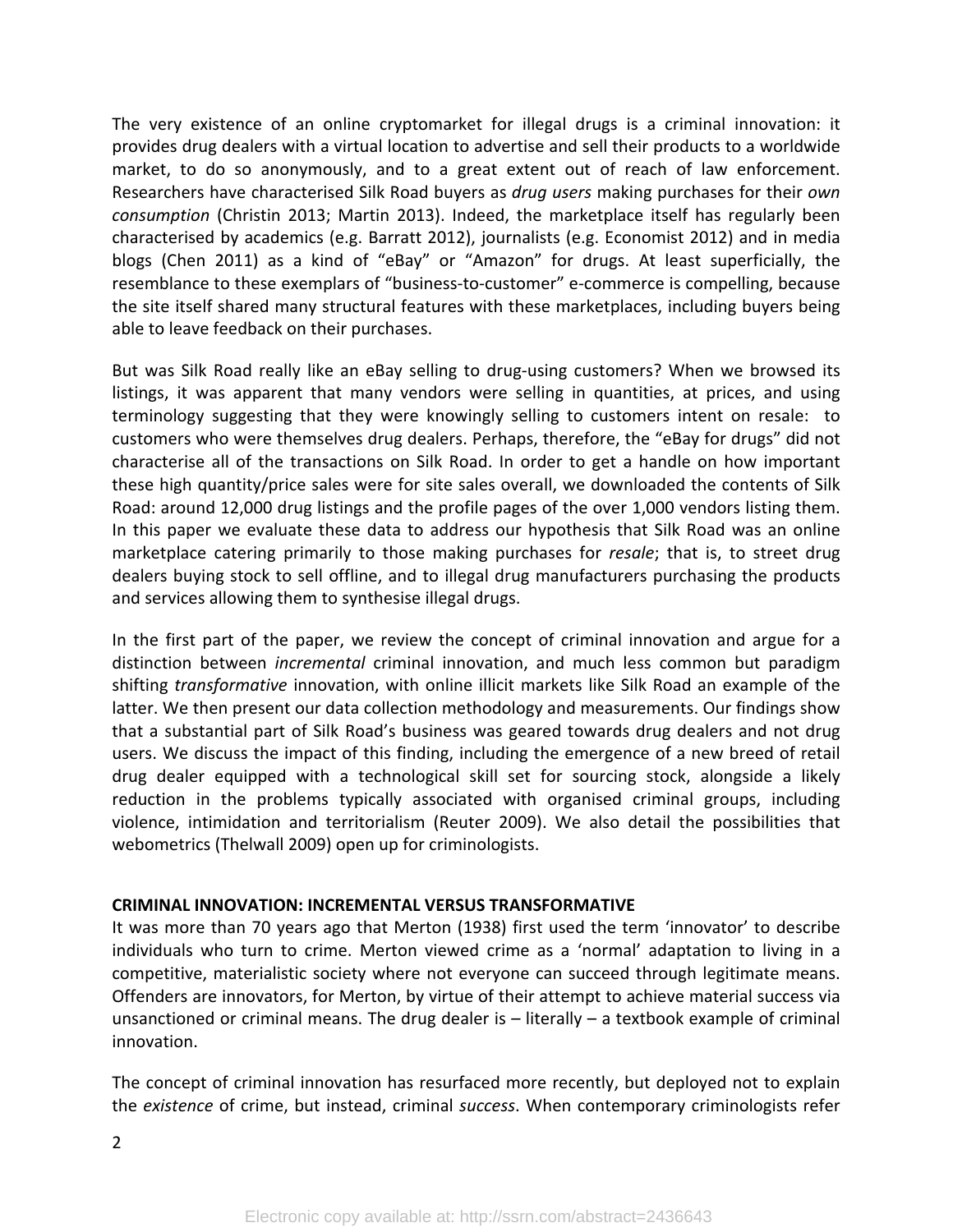to criminal innovation (e.g. Furnell, Chiliarchaki, and Dowland 2001; Lacoste and Tremblay 2003; Phua et al. 2007; Sawhney, Verona, and Prandelli 2005; Tuomi 2002) they typically refer to the tweaking of criminal scripts<sup>2</sup> – the step-by-step 'how to' for the commission of a particular crime – resulting in innovations that allow them to operate more successfully than their competitors and out of the reach of law enforcement.

The vast majority of these innovations, whilst important in determining which criminals succeed, primarily show evidence of only incremental levels of innovation. An example would be the cannabis cultivators studied by Bouchard and Tremblay (2005) whose moves to indoor hydroponic cultivation improved their ability to evade official detection following increased police attention to their field crops. Another example is found with Lacoste & Tremblay's study of cheque fraudsters (2003). Cheque fraudsters required false identity cards to enable their work, and would often steal these from household mailboxes. Innovators would additionally break into homes to steal another, then use both to request a third, thereby building an entire identity 'kit'. This kind of incremental innovation is important, but does not fundamentally change the criminal endeavour.

While innovation may come from anywhere, much of it over the last decade has been claimed to come from the Internet (e.g. Rose and Lyytinen 2001; Sawhney, Verona, and Prandelli 2005; Tuomi 2002), and it is here the extent of innovation steps up. One example is sex workers using online classified ads and discussion forums to advertise their services and 'johns' using the same forums to share techniques to evade the police (Holt and Blevins 2007). Another example of Internet-facilitate incremental innovation was credit card thieves use of Internet Relay Chat (IRC) and online discussion forums to advertise stolen credit cards and the goods necessary to clone them (e.g. Fallmann, Wondracek, and Platzer 2010). The innovation here was the automated system that recorded the feedback from past buyers of these stolen cards, giving buyers a sense of vendor reputation. Because of the only rudimentary security features of these online platforms, however, criminal operators there could face a considerable degree of victimisation or 'treachery' (Franklin et al. 2007) both from vendors and platform administrators. Thus, we observe 'improvements' for the criminal, but only in one or a few aspects of the activity. Improvements for the credit card thieves after moving online included access to a larger pool of buyers, but little or no gain in terms of their security, and the quality of the products they sought. These examples of innovation, resulting from a shift in the location of criminal transactions from the physical to the virtual world, therefore resulted in innovative change, even if only incrementally so.

This paper will showcase something less common: the creation of an entirely new criminal script; of paradigm shifting criminal innovation. One such example, arguably, was Naptser (Heckert and Heckert 2004), which began operating in 1999 and became one of the first peerto-peer (P2P) file sharing services that allowed individual users to obtain and share music in digital format for free, thereby skirting copyright law (Ku 2002). Although music piracy existed previously, this had been limited to individuals sharing copies of content they had bought themselves or received from friends, and required the physical exchange of storage media, like cassettes or CDs. By allowing users to share with unknown others through the Internet, the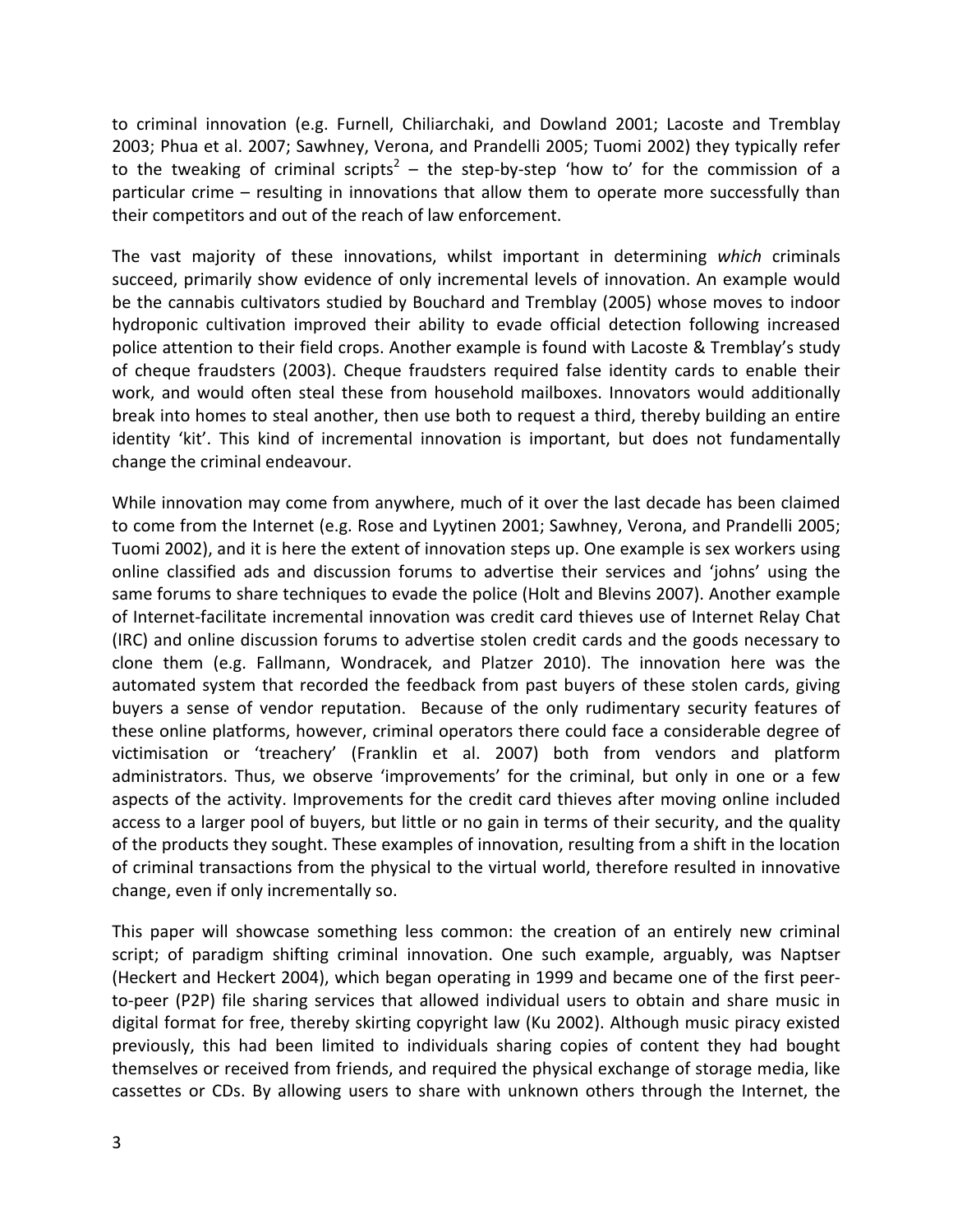sheer scale of exchange of unpurchased music was increased exponentially. The result was so game-changing that the music industry was forced to adapt its business model to take into account online distribution (Meisel and Sullivan 2002). Music piracy is now so prevalent that a large scale 2008 US schools-based survey found over half (52.2%) of adolescents had pirated in their lifetimes, 44% had in the past year, and 16.1% did so daily (Gunter, Higgins, and Gealt 2010 p. 664).

#### **SILK ROAD AS A TRANSFORMATIVE CRIMINAL INNOVATION**

Like Barratt (2012) and Martin (2013) we refer to Silk Road as a 'cryptomarket' following use of this term in hacker forums. A cryptomarket employs from amongst a range of strategies to hide the identity of its participants and transactions, and the physical location of its servers. These include: anonymisation services like Tor and  $12P<sup>3</sup>$  that hide a computer's IP address when accessing the site; decentralised and relatively untraceable cryptocurrencies like bitcoin and litecoin for making payments; and encrypted communication between market participants via  $PGP<sup>4</sup>$ .

Silk Road was therefore a platform where vendors could advertise listings for absolutely anything, licit or illicit, although it was known primarily for its drug sales (Christin 2013). Payments were made in bitcoins and held in escrow by the Silk Road administrators until the buyer was satisfied with the package received. There was a strong expectation that buyers would leave feedback on their interactions with vendors in order to root out 'scammers' in the market. According to Biryukov, Pustogarov, and Weinmann (2013), 1,175 requests were sent to Silk Road every two hours, making it the largest online illicit marketplace of its time.

With reference only to existing characterisations of Silk Road (Barratt 2012; Christin 2013; Martin 2013; Van Hout and Bingham 2014), we can see that Silk Road had hallmarks of substantial innovation. It provided drug dealers with (1) a worldwide market for their products, (2) the capacity to sell to customers not already known to them,  $(3)$  the ability to trade anonymously and (4) in a relatively low risk environment. This cryptomarket evidenced more than just incremental innovation; its innovation was both substantial and manifold.

Silk Road dealers could effectively transcend the physical restrictions of a local drugs market  $$ the people they could physically reach to transact with  $-$  to supply through postal delivery a worldwide market of customers. And in spite of the fact that many (especially recreational) drug markets have moved from 'open' to 'closed' in recent years (e.g. May and Hough 2004), Silk Road made transactions with unknown customers a vastly less risky undertaking by putting in place a number of protections that had not been previously seen together in a criminal market. First, Silk Road protected itself by hosting its website on the Tor network. Tor makes it exceptionally difficult for anyone  $-$  including law enforcement agencies  $-$  to monitor the activities of individuals and websites, effectively making Silk Road dealers near invisible and untraceable<sup>5</sup>. Second, payments were made with the digital peer-to-peer cryptocurrency, 'bitcoin', the use of which is difficult to connect with users' real life identities. Bitcoins can be purchased through online exchanges like btc-e.com (Moore and Christin 2013) and locally via face-to-face meetings (localbitcoins.com). Third, Silk Road enforced a strict escrow system.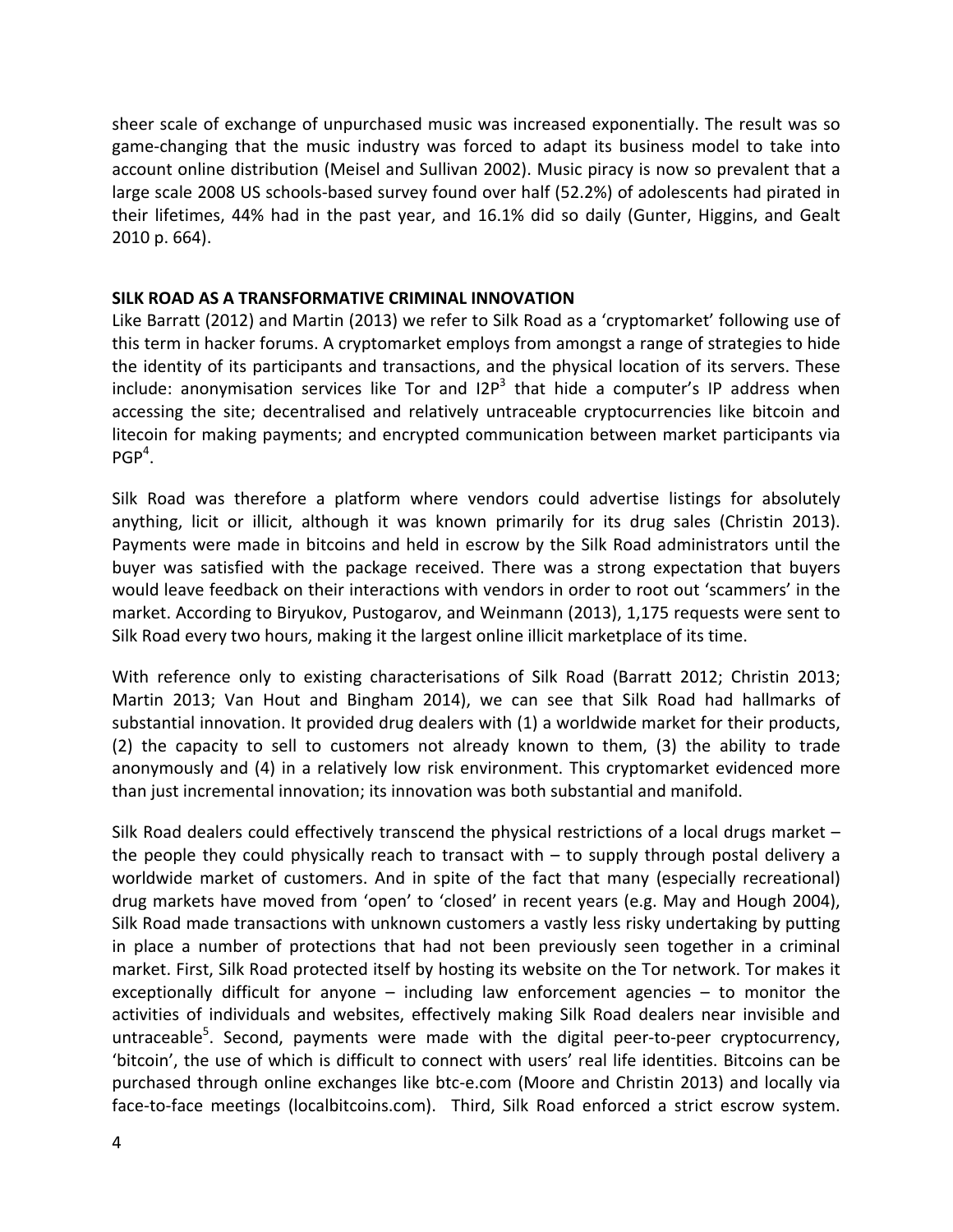Although buyers paid up front for drugs, payments were only released to vendors when the delivery was confirmed. In case of a dispute, Silk Road administrators would adjudicate. And just as vendors' reputations in their previous transactions  $-$  through eBay-style 'feedback'  $$ were available for buyers to see before making a purchase, the converse was also the case  $- a$ buyer's reputation in previous purchases was available for vendors to see before agreeing to make a sale. New buyers without a transaction track record might be required by a vendor to circumvent the protection escrow offered them by 'finalising' the sale (thus releasing funds to the vendor) before goods were received. All this meant that Silk Road's vendors were effectively able to trade in an environment with many fewer of the risks typically associated with drug markets, including non-payment from customers, theft of product and cash, and violence (Bouchard 2007; Bouchard and Tremblay 2005; Levitt and Venkatesh 2000; Reuter and Kleiman 1986). Recent research on Silk Road using a case study approach suggests that vendors commenced trading there because they perceived its infrastructure to be "low risk, high traffic, high mark-up, secure and anonymous" (Van Hout and Bingham 2014: 183). Silk Road, therefore, was more than just a 'criminal script' change; it changed the entire paradigm for drug sales by creating a massive, relatively safe worldwide market for the drug dealers who sold there. This assessment, however, is premised on the characterisation of Silk Road as a cryptomarket where only the vendors were drug dealers. If Silk Road's customers were also drug dealers sourcing stock there, the extent of this already substantial innovation becomes even greater.

#### **RESEARCH AIMS**

Our first and overarching aim was to develop further an understanding of Silk Road as a criminal innovation. As discussed above, the very existence of a cryptomarket that provides dealers the opportunity to trade anonymously with a worldwide market of customers in a low risk environment is a transformative innovation. However, contributors to the academic literature thus far characterised Silk Road as, first and foremost, a marketplace for *drug users* making purchases for their *own consumption*. Christin in his attempt to document, characterise and quantify the site concludes that "the quantities sold are rather small (e.g., a few grams of marijuana)" (Christin 2013 p. 218). Martin (2013) suggests that Silk Road's sellers were importers and cultivators, selling directly to consumers, literally bypassing the wholesale 'middle' level of the drugs market, although his work does not seem to have been based on reported systematic empirical observation. We believe that these authors draw this conclusion based either  $(1)$  on potentially erroneous assumption, or  $(2)$  on the evidence that the majority of listings found on Silk Road were for small quantities of drugs and at prices consistent with purchase for personal use. When we perused the Silk Road listings, it was apparent to us that many vendors were selling in quantities, at prices, and using terminology consistent with the conclusion that they were knowingly selling to customers intent on resale. We contend that getting a handle on precisely how much of Silk Road should be characterised as selling 'business-to-business' requires looking at the revenue generated by large versus small quantity listings, and not just at the listings themselves, as Christin did in his analysis. It is clear that Silk Road represents a criminal innovation, but this innovation will be more profound and have wider implications if its vendors and their purchasers are *both* involved in drug supply. Although the size of Silk Road was unquestionably small compared to the overall international drug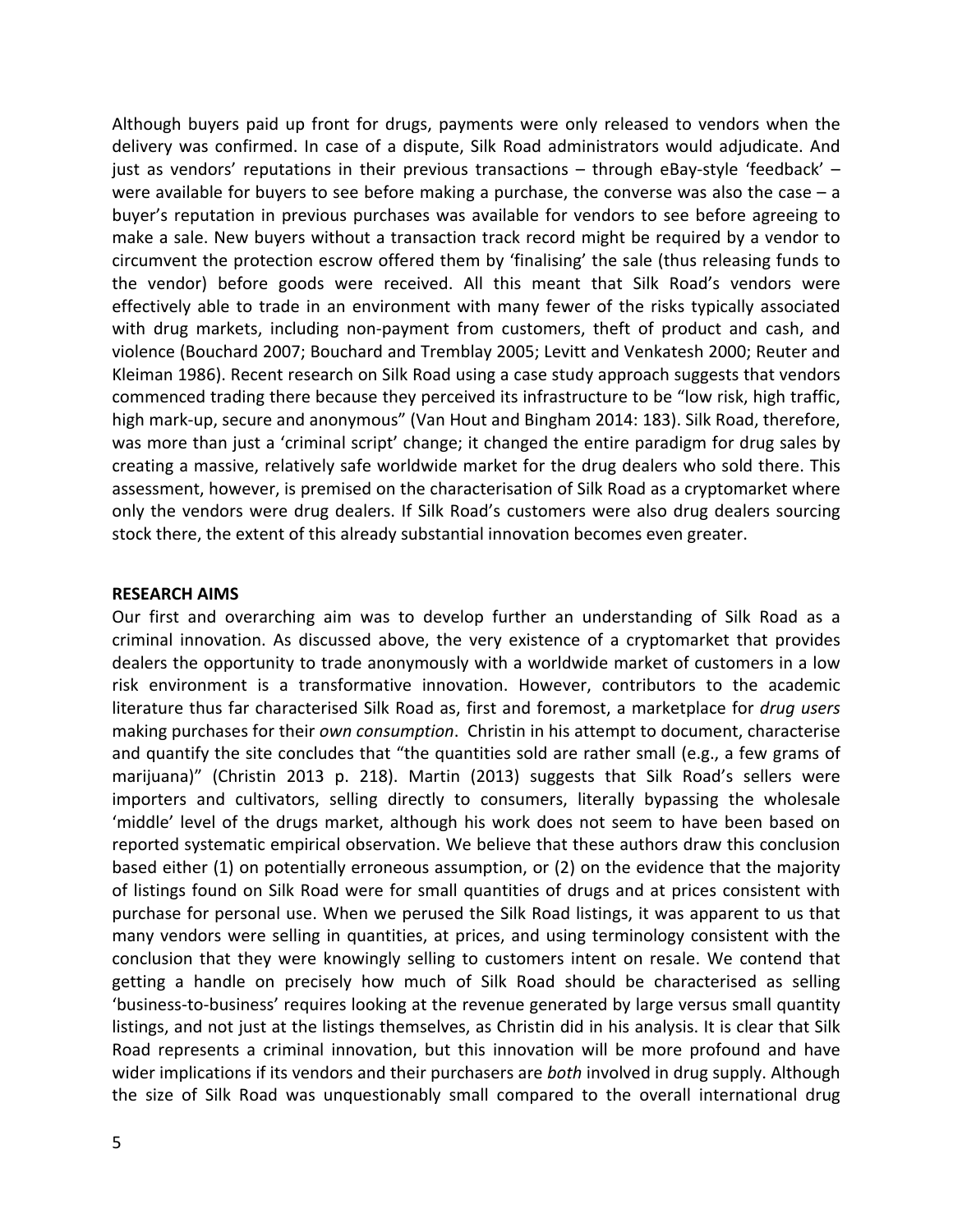market (\$500 billion according to Thoumi (2005); "many tens of billions" just for cocaine according to Reuter and Greenfield (2001)), the business model that Silk Road created could have a lasting impact on the way that illicit drugs are sold and distributed, because its virtual location will impact on the social relations amongst its actors.

Our second aim was to assess the extent to which Silk Road may have been used by buyers looking to acquire the skills and expertise, as well as the chemical precursors required, to synthesise drugs themselves. Should this be confirmed, it provides further evidence that some vendors on Silk Road employed a business-to-business sales model.

Our final aim was to provide an up-to-date estimate of the revenue generated by the drug market on Silk Road. Our estimate is likely to be the last produced, since the site was seized by the FBI on 2 October 2013 – only 16 days after we collected the data on which this paper was based. We use a methodology roughly similar to that of Christin (2013) to show how much Silk Road had grown in the 15 months since his estimate. For drug cryptomarkets to be the important criminal innovation they have the potential to be, we must see evidence of considerable growth.

As Martin observes, Silk Road is just one amongst a "rapidly proliferating body of cryptomarkets", including those for "stolen credit card information; forged identity documents; plagiarized university essays; hacking/cracking services; money laundering; child pornography; illegal firearms and ammunition; and even contract killing" (2013: 6). All of these represent not only important criminal innovations, but opportunities for criminologists, via 'webometric' style analysis (e.g. Thelwall 2009) to understand them. Criminologists primarily rely on (mostly incarcerated) offenders (e.g. Caulkins, Gurga, and Little 2009; Morselli and Tremblay 2004) to tell them about criminal transactions, generally using self-reported 'typical' or 'recent' transactions. Our use of unobtrusive webometric analyses of a cryptomarket should considerably improve the accuracy of data generated compared to self-reports, because these allow us access to actual transactions, whilst simultaneously generating substantially larger and more powerful data sets. Although webometric research like this is increasingly being taken up by criminologists (e.g. Blevins and Holt 2009 on prostitution; Bouchard, Joffres, and Frank 2014 on terrorism; Westlake, Bouchard, and Frank 2012 on online child pornography), these are only rarely published in dedicated criminology journals, often instead located in computer and information science publications. No publications in the journal *Criminology* have used webometric analysis. Whether this neglect amounts to oversight or misapprehension, social researchers outside of criminology have made a persuasive case that traditional survey and interview methods are increasingly dated (Savage and Burrows 2007), that webometric approaches to web-based content are of vital importance as social science data (Thelwall 2009), and that 'digital traces' might even be used to address important social theoretical debates (Latour et al. 2012). Criminologists may be witnessing the beginning of a new methodological era in which the necessity for gaining trust with criminal actors, and conducting interviews and surveys, are no longer always required to obtain high quality data that helps us engage with key contemporary criminological research questions. This article also addresses some of the methodological and uniquely ethical implications of this development as it concerns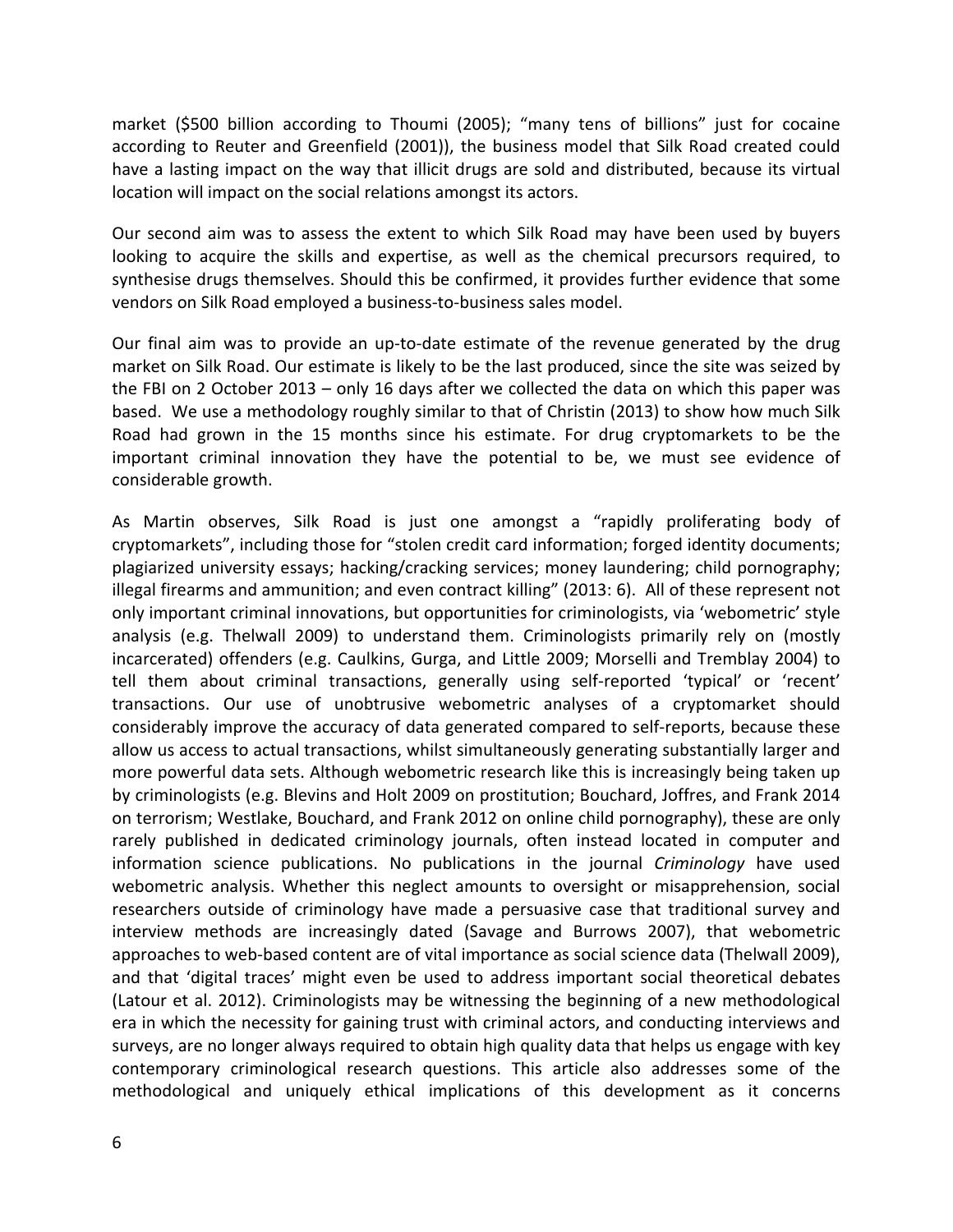cryptomarkets, and advocates for criminologists to be at the forefront of debates concerning webometric approaches in the social sciences.

## **DATA COLLECTION**

Silk Road's design mimicked that of eBay or Amazon with searchable listings of products for sale. Each listing resided on its own webpage that contained a title (drug name and quantity), description, product category, price, vendor identification number, shipping country, shipping destinations, and postage options. Feedback left by past customers for the listing could also be found there. This feedback included a score (on a scale of 1 to 5), the date the feedback was posted and a section for written evaluation of the product and vendor. Each vendor also had his or her own profile page which contained the registration date, vendor description, a metric for buyer feedback, and the number of past transactions. Figure 1 presents an example of a drug listing on Silk Road as well as a vendor profile.

# [ FIGURE 1 ABOUT HERE ]

There are many commercial and free software packages available that index and download HTML pages. None however is designed to access the deep web where Tor-hosted websites like Silk Road are located. We therefore created our own web crawler to fetch each of the nearly 12,000 web pages containing listings for the sale of drugs on Silk Road. Our program started from the Silk Road home page, indexed the URLs of each listing and downloaded them. As the listings contained hyperlinks to vendor profiles, our web crawler followed and automatically download these.

Data were collected 13-15 September 2013. This generated data on 1,084 vendors and 11,904 active listings for items in the 'drugs' section of Silk Road.

Some vendors retained listings for drugs that were out of stock, and we learned from carefully reading their listings that to discourage buyers from making orders, it was common practice to raise the price by an order of magnitude. Doing so allowed vendors to retain the listing until new stock again became available, and critically, to retain positive customer feedback for those listings. The extreme values in these highly priced listings would have skewed our results; we therefore excluded these 51 listings from the analyses that follow, leaving us with 11,853 active listings.

### **MEASUREMENTS**

We collated data pulled from listings (N=11,853) for six categories of drug available on Silk Road: cannabis  $(n=2,661)$ , ecstasy  $(n=1,059)$ , opioids  $(n=262)$ , prescriptions  $(n=3,953)$ , psychedelics (n=1,539) and stimulants (n=1,274)<sup>6</sup>. These six categories comprise 90% of all drug listings on Silk Road.

To address our first aim, we needed to get a handle on the quantities of various drugs for sale, the prices at which they were sold, and the revenue generated through sales to 'personal use'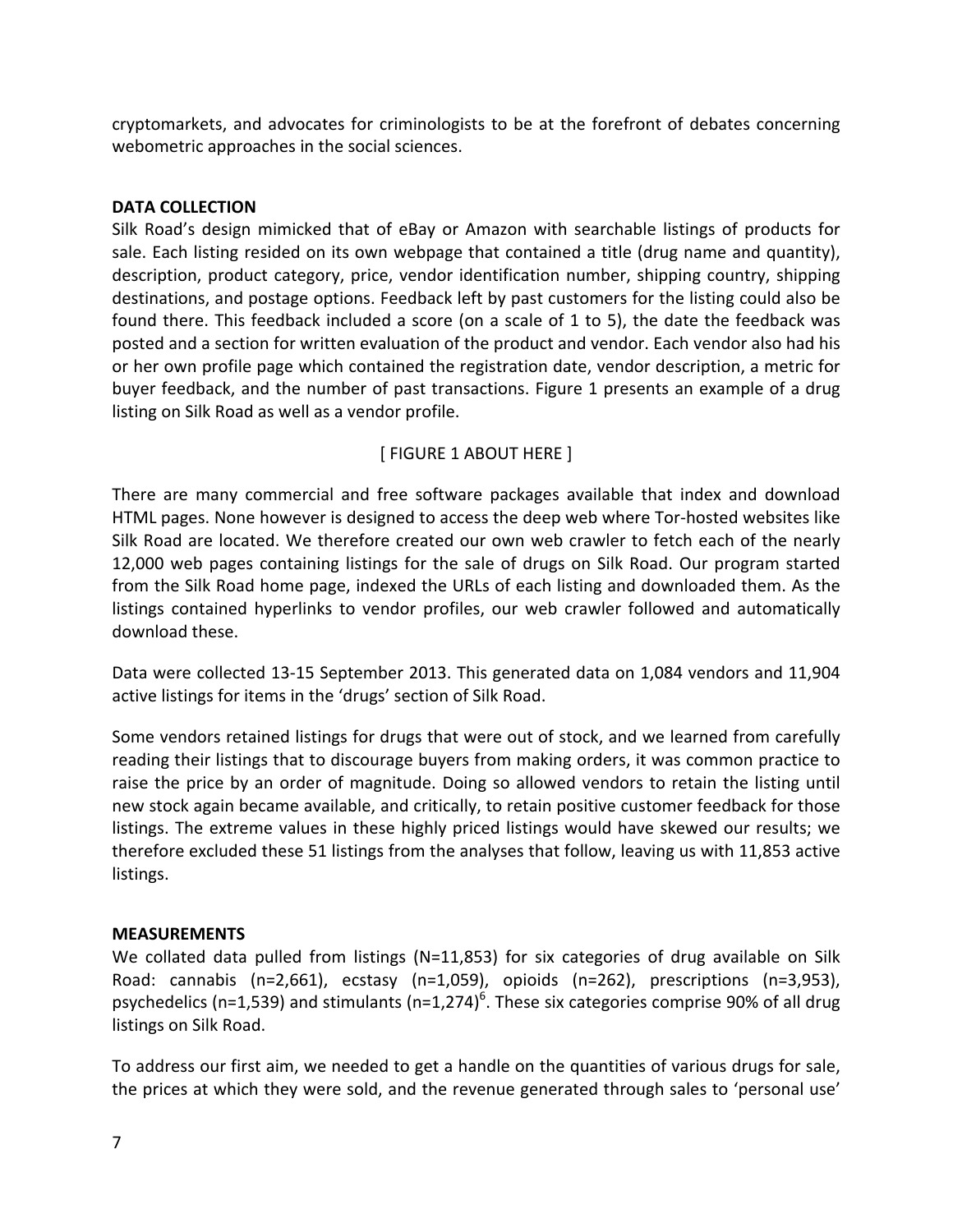buyers as compared to sales to drug dealers seeking stock. However, it is not possible to determine, on the basis of the price or quantity of a transaction alone  $-$  without asking buyers themselves  $-$  whether a purchase is for resale or for use. An ounce of marijuana can, for example, be the purchase of someone stocking up for daily personal use, or the purchase by someone planning on profitable resale (or indeed both). Moreover, we know that a substantial grey area exists in the phenomenon of 'social supply'. Coomber and Moyle (2013) argue that 'social' drug supply, often known in the UK as 'sorting' amongst friends (Aldridge, Measham, and Williams 2011), is a common way that friendship groups share supply activities in ways that are essentially non-commercial, or only minimally so. Social supply cannot neatly be categorised either as the actions of drug dealers nor of those purchasing for personal use only; it contains elements of both. We therefore faced a conundrum.

We settled on an inductive solution after various data exploratory strategies were employed. First, we ordered drug listings by purchase price (and later, by quantity), from lowest to highest. Then we explored drug purchase price by dividing the sample of listings into various quantiles (equal sized groups), and examined the minimum, maximum and mean prices in the quantiles when the sample was divided into two, three, four, five and six quantiles. For reasons we describe in the results, we finally settled on summarising and presenting the listing data in quintiles (five equally sized groups) by *price* in the following ways:

- (1) The *price range* including maximum, mean and standard deviation for each quintile in USD using the average exchange rate over the three days (September  $13^{th}$ -15<sup>th</sup>, 2013) we downloaded the data according to the BTC-e exchange. One bitcoin was US \$125.10.
- (2) The *number of transactions per day per listing* by dividing the number of feedback events posted in the last 30 days for each listing by its lifespan. Lifespan was measured by calculating the number of days between the date of the first feedback event of a listing (within the 30 day window) and the date of data collection. This measure is an indication of the number of sales a vendor should expect to make on any given day<sup>7</sup>. This is the same proxy transaction measure that was used by (Christin 2013). By only using the feedback events posted in the last 30 days, we make sure that our estimates reflect the latest trends on Silk Road before it was shut down by the US FBI.
- (3) *Yearly revenues* were the product of transactions per day for a listing by its price, then multiplied by 365. The sum of the revenues was calculated within each quintile. This gave us an estimate of the total yearly revenues generated on Silk Road for each quintile of each drug type.
- (4) The *market share* was obtained by dividing the yearly revenues of all listings in a quintile by the sum of all sales across all quintiles of a drug type. This provides an estimation of the relative importance of a quintile across each drug type.

Both the *price* of a drug listing (e.g. \$300 versus \$30), as well as the *quantity* sold in that listing (e.g. 300 grams versus 3 grams) can provide some clues about the likelihood that drugs are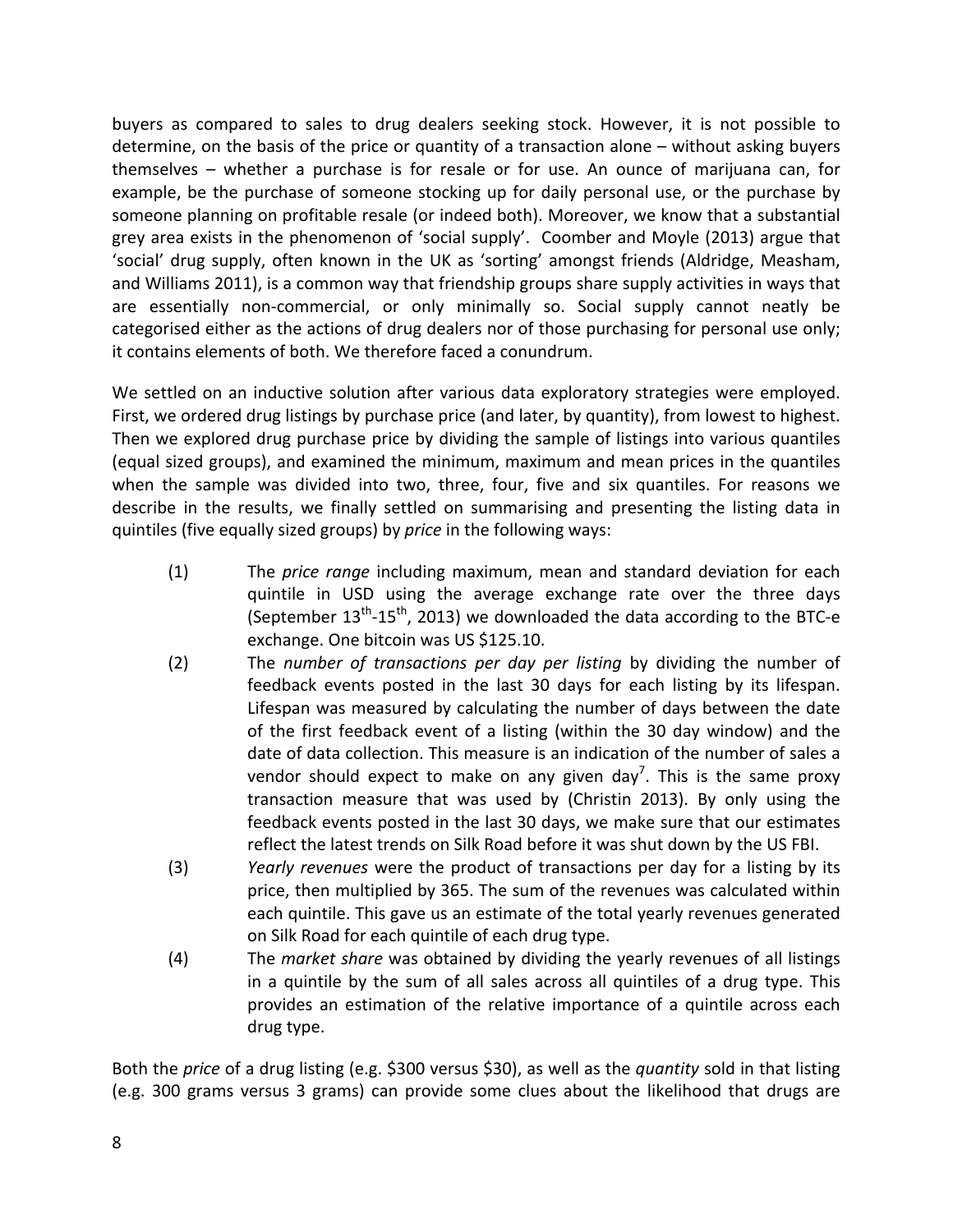being purchased for resale. Obtaining the listing price was straightforward, since our crawler automatically collected this information. However, we were not able to generate quantity data automatically, so we undertook a mostly-by-hand coding of *only a subset of listings*. We chose an 'exemplar' drug to represent each category: marijuana (n=430) in the 'cannabis' category; MDMA powder/crystal (n=293) in the 'ecstasy' category; Xanax (n=286) in the 'prescriptions' category; LSD blotters (n=165) in the 'psychedelics' category; and cocaine powder (n=407) in the 'stimulants' category. There was no single drug within the already comparatively limited listings for opioids, so no exemplar drug was selected for this drug category. Exemplars were chosen on the basis that they (1) had the most numerous listings, thus increasing the number of listings on which our analysis was based; (2) were well known drugs within their categories, and (3) the coding of quantity was relatively straightforward . For each quintile, the price per quantity unit was used to assess the presence of the bulk discounts drug dealer buyers would expect. Grams were used as units for marijuana, MDMA, heroin and cocaine, milligrams for Xanax and blotters for LSD. 

Fulfilling the first aim of this paper is complicated by the fact that our capture of every listing on Silk Road will exclude some, possibly even many, of the listings for larger bulk purchases actually made there because not all sales on Silk Road were made via the 'public' listings. Vendors often sold drugs in larger quantities via private or 'stealth' listings. Some vendors gave prospective customers clear indications that alternative strategies for bulk purchases were possible.<sup>8 9</sup> Because we know that these hidden listings were disproportionately likely to have been used by vendors selling larger amounts, we know that our counts of the number of high quantity/price listings will be under-counts, and that our estimates of revenue generation for high quantity/price listings will therefore also be underestimates. We are unable, however, to calculate by (even roughly) how much our estimates will be under-estimates.

To achieve the second aim of the paper (assessing the evidence that Silk Road may be used by buyers looking to acquire the chemical precursors, alongside the skills and expertise, to synthesise illegal drugs themselves), we identify the specific products offered for sale by vendors selling items they listed as 'precursors', and the types of drugs that could be synthesised using them.

To achieve the third aim of the paper (to track the growth in revenues on Silk Road since Christin's mid 2012-based estimates) we estimated the total yearly revenues of all drug types and compared our results with Christin's. This should allow us to gauge how much Silk Road grew in the 15 months between his data collection and our own. This comparison is likely to be affected by the scope of listings included as well as by methodological differences. Regarding the scope of listings, Christin indexed all listings on Silk Road whereas we only indexed listings in the drugs section. On this front, the differences between our estimates are likely to be minimal as drugs represented 17 of the 20 largest categories on Silk Road. The missing three categories combined represented 7.2% of listings (Christin, 2013). Still, our results will underestimate the growth of Silk Road compared to Christin to an extent. Regarding the methodological differences, Christin downloaded daily a copy of all new feedback events for existing and new listings that emerged over 30 straight days (prospective data collection). The price of listings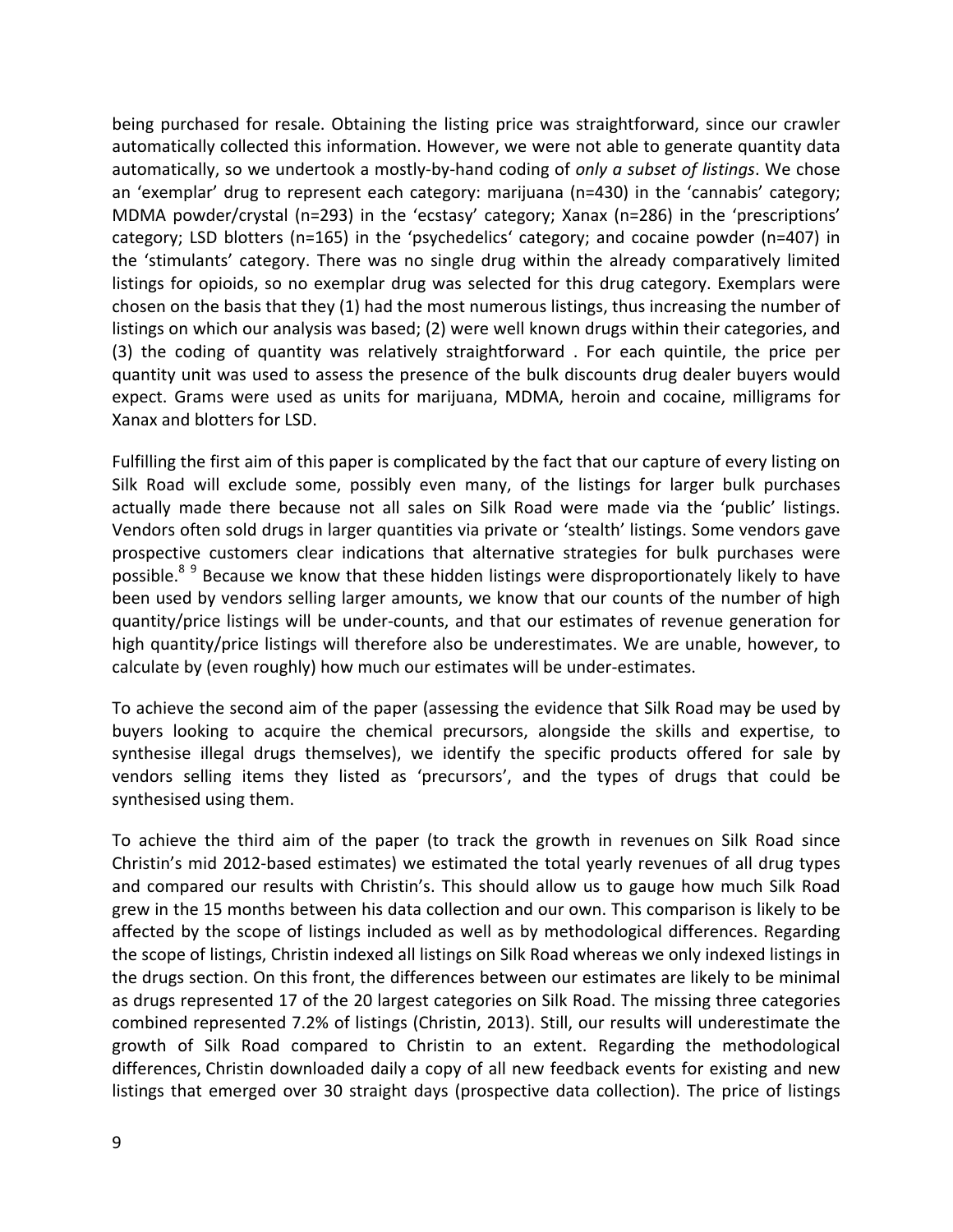was multiplied by the number of feedback events, and this product for the month was then multiplied by 12 to estimate yearly revenues of about \$14.4 million. Our methodology was similar in that we used feedback events to estimate yearly revenues but did so using only the listings that were active on the first day of our download when listings were indexed on 13 September 2013 (retrospective data collection). Feedback events posted over the 30 days before our data collection associated with these listings were used to calculate the number of sales a vendor should expect to make on any given day, and this figure was multiplied by 365 to obtain the yearly revenues. The main difference between the two approaches is that Christin's method was prospective used a full month's worth of listings to estimate yearly revenues, while our methodology was retrospective and used one day's worth of listings to estimate yearly revenues. 

# **RESULTS**

# HIGH PRICE LISTINGS INDICATIVE OF PURCHASE FOR RESALE

Evidence of 'business-to-business' sales was found in the terminology used by some vendors in their listings. This cannabis seller stated: "200 grams of commercial grade Hash straight from Morocco. This is a mid-grade commercial hash perfect for resale due to the low price". Here, a prescription drug seller refers to prices thought to attract drug dealers: "Modafinil 200MG -1000 tabs dealers prices". It appears that vendors on Silk Road were aware that many of their customers were likely to be drug dealers sourcing stock.

Table 1 summarises the characteristics of the listings when ordered into quintiles by price, for the most common six categories of drug on Silk Road.

# [ TABLE 1 ABOUT HERE ]

Most of the listings in every drug category we examined on Silk Road were for drugs sold at prices consistent with purchases being made for personal use. This was clear for listings in the first quintile for each drug category (that is, up to \$35.03 for cannabis; \$52.54 for ecstasy; \$38.78 for opioids; \$30.02 for prescription drugs; \$31.28 for psychedelics; and \$58.80 for stimulants). These maximum prices seem highly unlikely to be the purchases of drug dealers sourcing stock<sup>10</sup>, because they more typical of prices paid for one or a few doses, depending on the drug in question (Global Drugs Survey 2013).

However, prices for listings in the top quintile (and in some cases the top two quintiles), in contrast, were in amounts consistent with the hypothesis that purchases were likely to have been made by buyers with re-sale intent; that is, by *drug dealers*. Only one study of which we are aware has collected data on typical purchases by drug dealers – Caulkins and colleagues (1998). Using their data based on interviews with 45 drug dealers between 1989 and 1996 in New York City, we calculated the average purchase price at the beginning of a sales 'cycle' to be \$1,396.16. Correcting for the drop in price that has occurred for many illegal drugs in the US and elsewhere (as well as for purity increases and inflation) we estimate that prices by 2007 will have dropped by around 80% (see Werb and colleagues (2013)  $^{11}$ ). This means that the average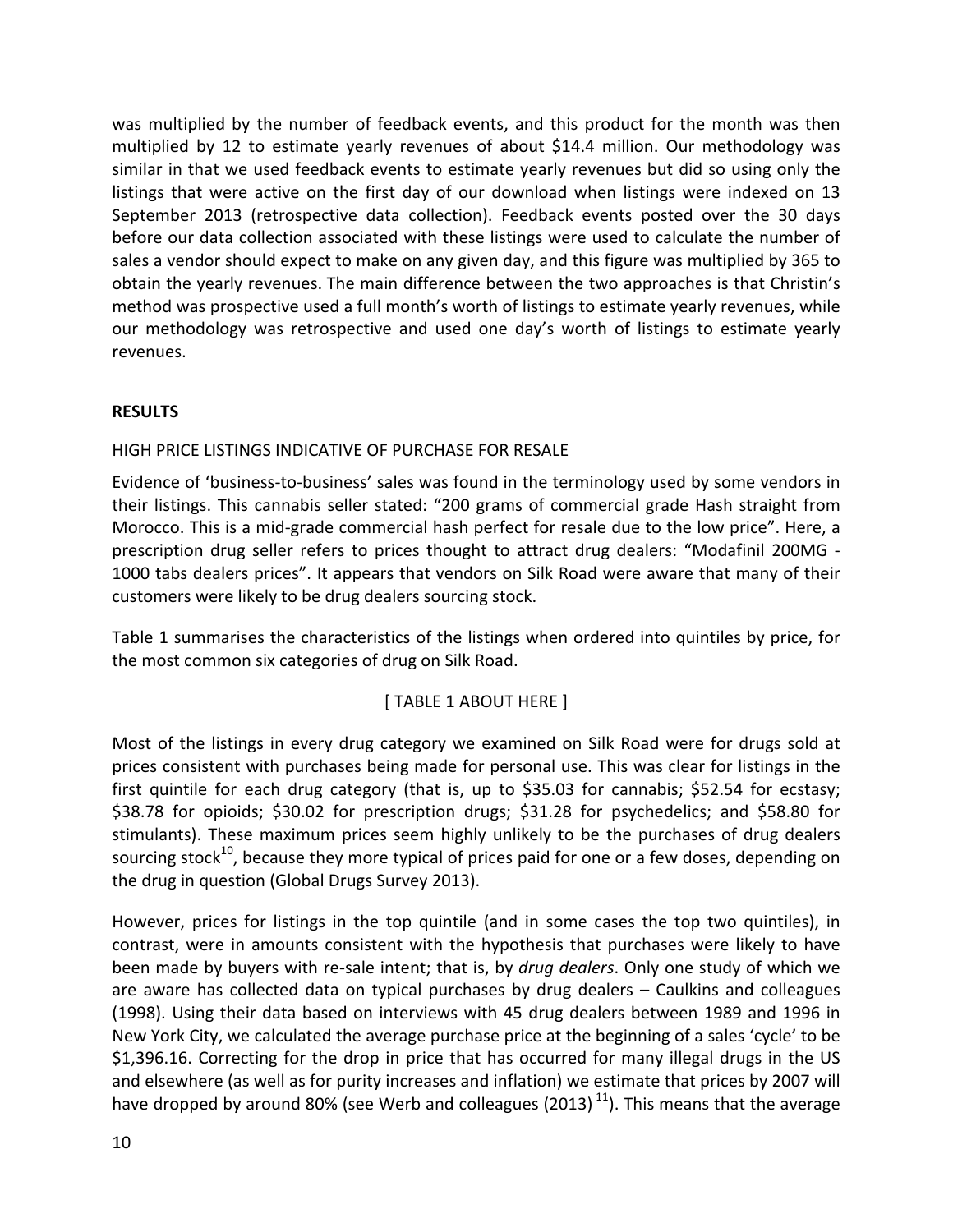purchase price of stock for these New York City dealers in 2007 would be around \$280. For all drug categories, the minimum price for a listing in the top quintile in our data was near to this figure (\$260.21 for prescription drugs) or exceeded this amount, in some cases quite considerably so, thus providing some external validation of our assessment that purchases in the top quintile of drug listings on Silk Road would be likely to have been by drug dealers acquiring stock.

The top quintile (that is, the top 20%) of listings for cannabis, for example, had prices that ranged from \$355.29 to \$23,548.82. Although it is possible that some buyers making purchases of cannabis spending this amount of money *may* have been buying for personal use over a longer term, or perhaps making 'social supply' purchases on behalf of a group of friends, this is highly unlikely to be typical for all purchases made within these 'top quintile' listings. In the other five drug categories in the table too, the price range of listings in the top quintile seems likely to be predominantly aimed at buyers with resale intent. For ecstasy, it seems likely that the *top* two quintiles (that is, 40% of the listings) were aimed at buyers with resale intent, with prices for the listings in these quintiles ranging from \$342.78 to \$18,932.63. It is also likely to be true for stimulants, where the listings in the top two quintiles ranged in price from \$280.23 to \$44,680.72. We conclude, on this basis, that about 20% of the listings for the drugs we examined on Silk Road were aimed at buyers making purchases with resale intent. Silk Road seemed even more geared towards this kind of selling for ecstasy and stimulant drugs.

That 'top quintile' listings were likely to have been purchased by drug dealers sourcing stock seems even more likely when we look at *mean purchase price* in the top quintile for each drug category: \$1,474.93 for cannabis,\$3,494.04 for ecstasy, \$1,683.85 for opioids, \$1,129.65 for prescription, \$1,932.80 for psychedelics and \$2,640.86 for stimulants. These represent purchases in amounts highly unlikely to be typical of buyers making personal-use sized purchases. Indeed, some listings were priced sufficiently highly (in excess of a few thousand dollars up to \$20,000 and more) to suggest that some vendors aimed their product at retail level drug dealers with a view to holding stock for long periods, or even to those operating at the wholesale level.

# REVENUE GENERATED BY HIGH PRICE LISTINGS

It is not enough to know that there were *listings* on Silk Road aimed at a 'drug dealer' market. We need to know whether the frequency of purchases made in these top-quintile listings  $-$  and thus the revenue being generated  $-$  were important in understanding the marketplace; if only trivial numbers of transactions were generated with these high-priced listings, then we should rightly conclude that Silk Road was, contrary to our hypothesis, primarily a marketplace catering to drug users making purchases for personal use.

When we look at *the number of transactions per day per listing* in Table 1, we find that transactions were, predictably, less frequent for the most highly priced listings. So for cannabis, there were 0.28 transactions per day amongst the cheapest quintile listings, and this figure dropped to 0.06 transactions per day in the most expensive listings. The same pattern occurs for all drug categories in Table 1. (Note that the calculations included the 59% of listings with no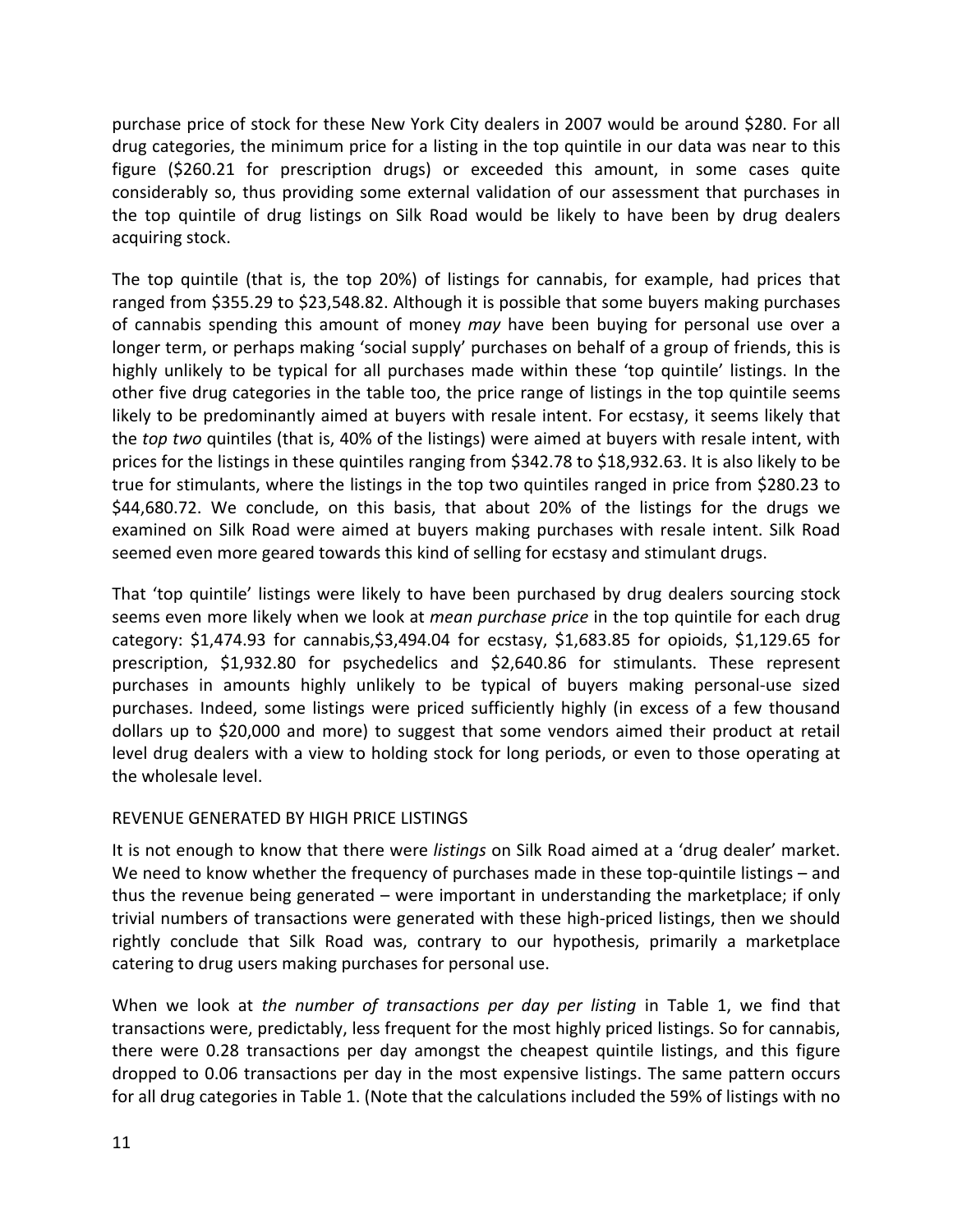feedback events listed, and so transactions for these listings were coded as '0'.) However, as the *yearly revenues of all listings* makes clear, a majority of the revenue generated for most  $drugs - excluding$  opioids  $-$  on Silk Road was for highly priced listings. The highest price top quintile listings generated estimated sales across Silk Road in one year of: \$10.3 million for cannabis (accounting for 41% of all cannabis revenue on Silk Road); \$8.9 million for ecstasy (accounting for 45% of all ecstasy revenue); \$5.2 million for prescription drugs (accounting for 42% of all prescription drug revenue); \$2.8 million for psychedelics (33% of psychedelic revenue on the site), and \$5.2 million for stimulants, (accounting for 31% of all stimulant revenue on Silk Road). 

The case for opioids was less straightforward. Although the top quintile also contained high price listings indicative of sales to customers intent on resale, these listings failed to generate more than the expected share (20%) of revenue, and did not therefore follow the general pattern we identified for all other drug categories. The fourth quintile, nevertheless, still contained high price listings up to a maximum price of \$260.21, and generated 39% of the revenue for this category of drug. However, we can be less sure that the same clear pattern of high priced listings generating consistently disproportionate amounts of revenue occurred for this category of drug. We take up this question in the discussion.

The bottom quintile of listings for the drugs we examined (for amounts unequivocally in 'personal use' quantities), in contrast, each generated only 3-4% of the revenue for the drug categories in the table.

Depending on the drug in question (but excluding opioids) therefore, between 31% and 45% of all revenue generated on Silk Road is generated by listings aimed at buyers who are very likely to be drug dealers purchasing stock. This finding stands in stark contrast to characterisations of Silk Road as selling primarily personal use quantities to drug users.

Although prescription drugs seem to be the most 'important' category of drug as evidenced by number of listings (the prescription category had by far the most listings of any drug category with 3,953), when we follow the revenue generated by prescription drugs, it is the fourth largest category (\$11.7 million annually), compared to \$24.8 million annually for cannabis – a category with substantially fewer listings (2,661). Silk Road seems predominantly (although not exclusively) to cater to the sales of drugs typically associated with 'recreational' use  $-$  cannabis, ecstasy and psychedelics together account for over \$53.3 million in revenue, whereas opiods, prescription drugs and stimulants together (\$32.2 million) generate 60% of that amount. Drugs typically associated with drug dependence, harmful use and chaotic lifestyles (heroin, methamphetamine and crack cocaine) do not much appear on Silk Road, and generate very little revenue. Listings for methamphetamine and crack cocaine were very few indeed: 8 for crack cocaine and only 3 for methamphetamine.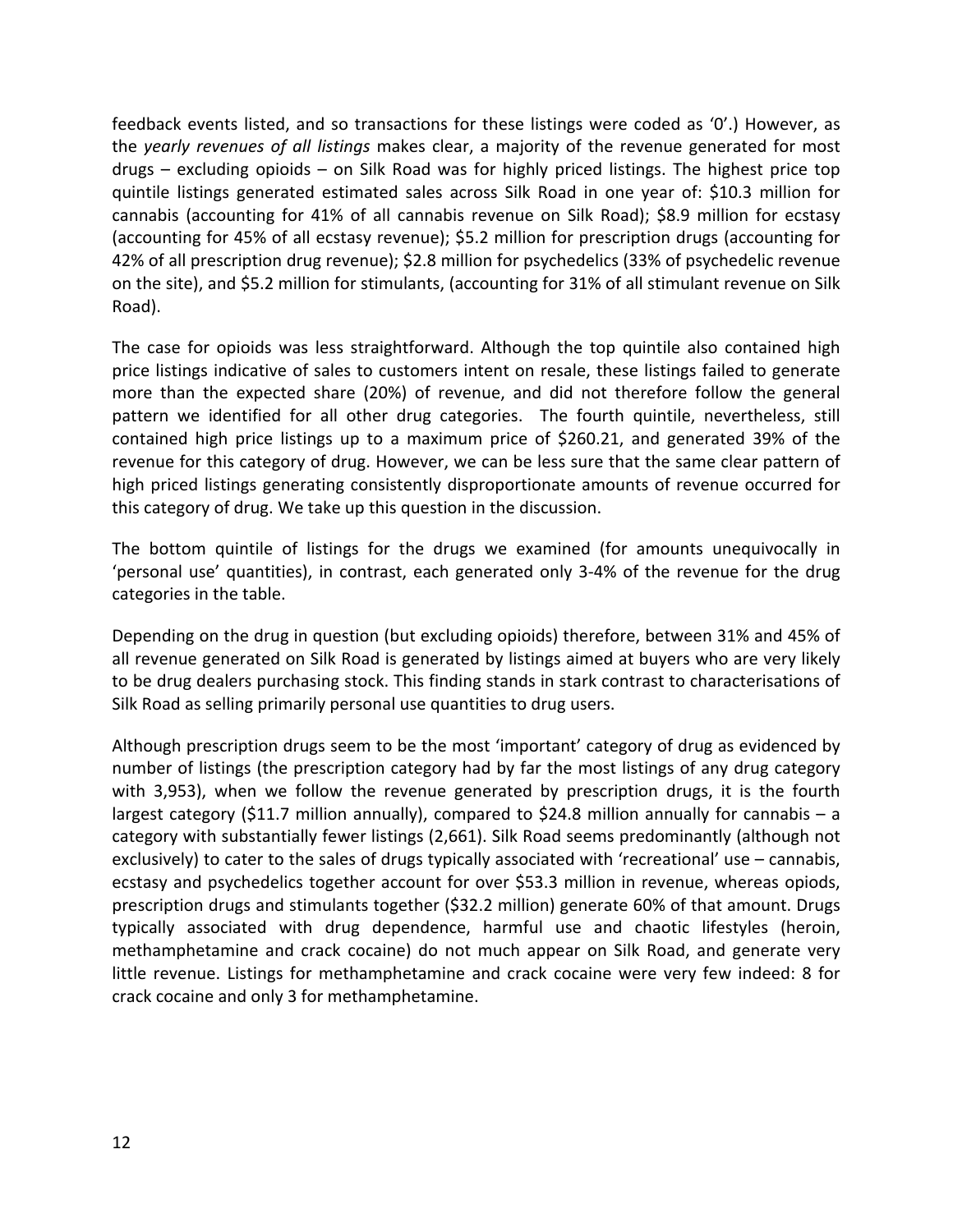## HIGH OUANTITY LISTINGS INDICATIVE OF PURCHASE FOR RESALE

Table 2 presents *quantity* advertised in a listing, and for each quintile presents minimum, maximum and mean price, alongside price per unit, for the 5 exemplar drugs for which we were able to code quantity.

# [ TABLE 2 ABOUT HERE ]

All top quintile listings involve quantities sold consistent with purchase-for-resale likelihood. For marijuana, quantities in the top quintile range from 50 grams (nearly two ounces  $-$  highly unlikely to be a 'personal use' quantity) right up to over two kilos (2,267.95 grams), with the average purchase in this quintile of 269.13 grams  $-$  just over a quarter of a kilo of marijuana. For MDMA quantities are large enough to indicate dealer-level purchases in the top *two* quintiles: ranging from 10-50 grams in the  $4<sup>th</sup>$  quintile (on average, 26.04 grams) and 50-1000 grams in the  $5<sup>th</sup>$  quintile (with an average purchase of 207.88 grams). Assuming 10 doses per gram, this is the equivalent of 100 to 10,000 doses across the listings in both quintiles. Quantities sold ranged from 1000-100,000 mg in the top quintile for Xanax. Assuming 2mg per dose (the most common tablet strength sold on Silk Road), these listing quantities translate to doses ranging from 500 to 50,000, highly suggestive of quantities likely to be purchased for resale. For remaining drugs in the list, quantities likely to be associated with dealer-level purchases were found for LSD sold in blotters, ranging from 25 to 1,000 blotters (on average, 172.12 blotters), and for cocaine, between 10 and 250 grams (on average, 36.35 grams), perhaps not at the bottom end of the range, but certainly for the average in these top quintile quantities.

# MULTIPLE QUANTITY LISTINGS AND BULK DISCOUNTS

If Silk Road indeed caters to buyers who are drug dealers making purchases of stock, we should find that vendors give discounts for bulk purchase. Table 2 gives a very strong positive answer to this question with clear and consistent reductions in price per unit for larger purchases. The price per unit (gram, blotter, and milligram) decreases with the quantity of drug listed across all our exemplar drugs. Moreover, the size of the discount is highest in the top quintile quantity listings. Listings that advertise larger quantities of marijuana (over 50 grams) have average 'per gram' prices of \$7.51. This is a 57.1% discount compared to the smaller listings that offer less than 3.5 grams of marijuana for an average of \$17.51 per gram. We see exactly the same discounts for MDMA, Xanax, LSD and cocaine, which offer respectively 80.3%, 91.9%, 54.5% and 58.0% markdowns when customers buy in top quintile quantities.

These results demonstrate that bulk purchasers could buy at prices allowing them to sell on for profit. As well, most of these vendors sold in multiple quantities, suggesting awareness of their buyers' resale intent. A majority of vendors (72.5%) listed drugs in at least two quantities; just over half (56.1%) listed a drug in three or more quantities; nearly a quarter (23.3%) listed a drug in seven or more quantities; and over one in ten (11.8%) listed a drug in ten or more quantities. On average, vendors listed over six quantities (mean =  $6.27$ ) of each drug they sold.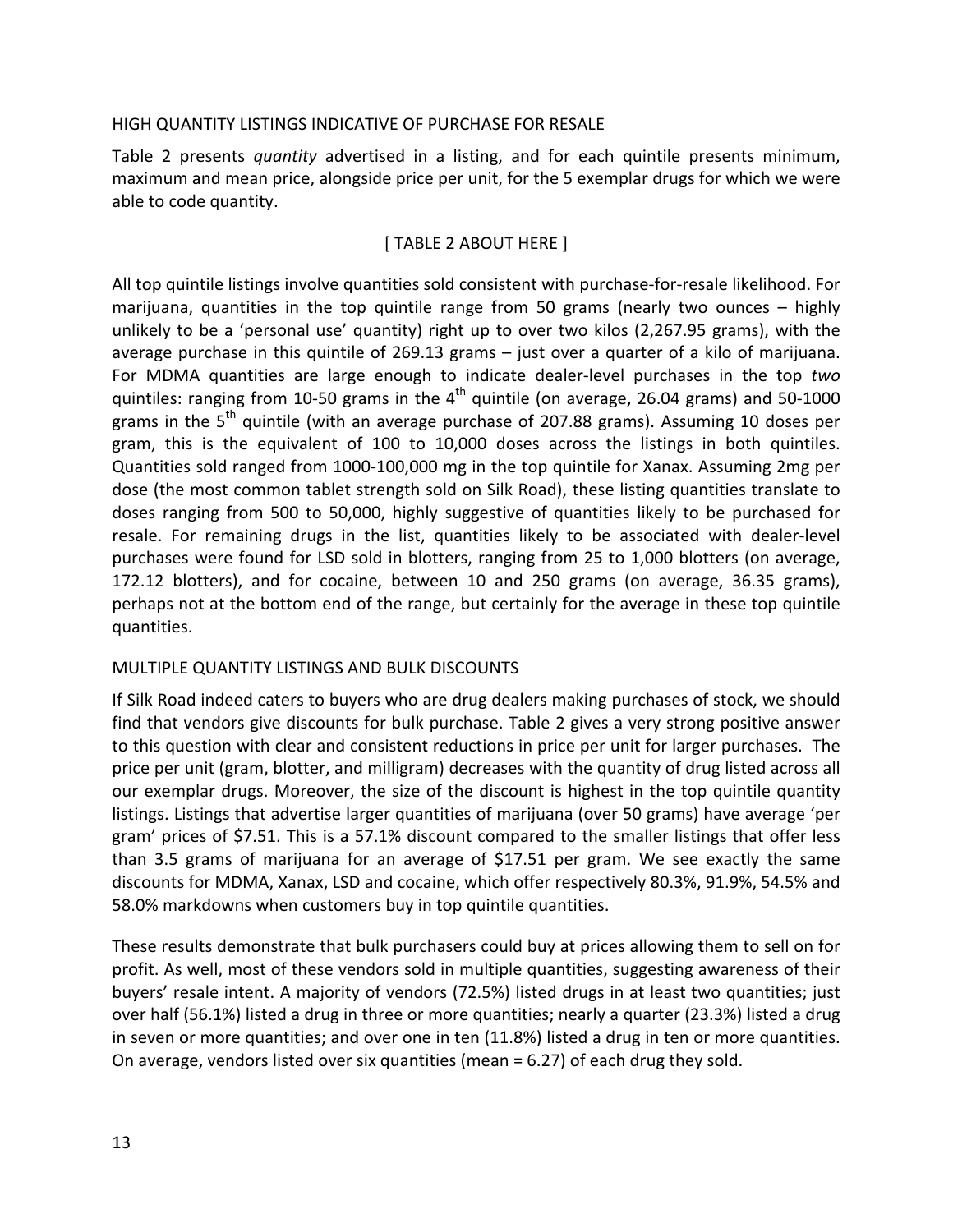### SALES TO BUYERS WHO SYNTHESISE DRUGS

To better understand the place of drug supply on Silk Road, we now examine the 11 vendors who listed 49 products classified by them as 'precursors'<sup>12</sup>. Their average Silk Road lifespan was 768 days (compared to 587 for all other Silk Road vendors), and their average rank amongst vendors placed them in the 'top 39%' compared to the 'top 46%' for other vendors. The average number of transactions for the precursor vendors was 193 (compared to 179 for other vendors). This suggests that although precursor vendors were not numerous, they were longstanding, trusted and repeat sellers, with comparative site metric scores as good or better than the average for all other sellers. The total estimated sales per year was \$103,589.70.

Table 3 details the precursors listed on Silk Road alongside their probable uses in drug synthesis. A little over one third (35%) of the products listed were involved in the production of a range of psychedelic drugs, and about one quarter (26%) were involved in the production of amphetamine and/or methamphetamine. Just over one in five (22%) of the products listed were involved in the production of psychedelic amphetamines ('MDxx' – a common shorthand for drugs in this family including MDMA, MDA, MDEA, and others).

## [TABLE 3 ABOUT HERE ]

These precursor sales demonstrate that some vendors sold to customers who were illicit drug producers. Vendors were aware of the uses to which customers were likely to be putting their purchases. This listing for sassafras oil stated that each container held: "80-85% safrole, the precursor to MDMA". This vendor of P2NP stated: "It can be reduced to amphetamine easily or can be reduced in the presence of a catalyst to produce phenylacetone, after that straight to methamphetamine." Other vendors went so far as to offer potential customers step-by-step instructions in drug synthesis. This vendor of speed oil stated: "You only have to add sulphuric acid and methanol and in a few minutes you have pure speed... Ask for the syntheses, I will explain it step by step". This vendor of dimethoxybenzaldehyde stated: "Used in the manufacture of 2cs, DOs and nbome derivatives. [...] A basic write-up of the 2c-b synthesis that includes pictures can be provided with this order on request."

Another vendor specialised only in selling his expertise in drug synthesis in the form of 'lab notes' containing production guides and sources for the synthesis of LSD (\$925 USD), and for MDA and MDMA (\$571 USD). This vendor's profile page informed potential customers: "You do not need to have chemistry experience to do this work. You do need to be able to learn and teach yourself as you go along. It helps to have an understanding of chemistry but you do not need to be a chef to master a single dish over time." Even experienced chemists would benefit from the guides on sale, according to this vendor, by gaining improved quality and yield, and therefore profits. The vendor had been selling on Silk Road for 1 year and 8 months, had a perfect 5/5 average customer ratings, and had accumulated 190 transactions during that time. Evidently, some Silk Road vendors were willing and able to provide customers with the skills purportedly necessary to manufacture illegal drugs.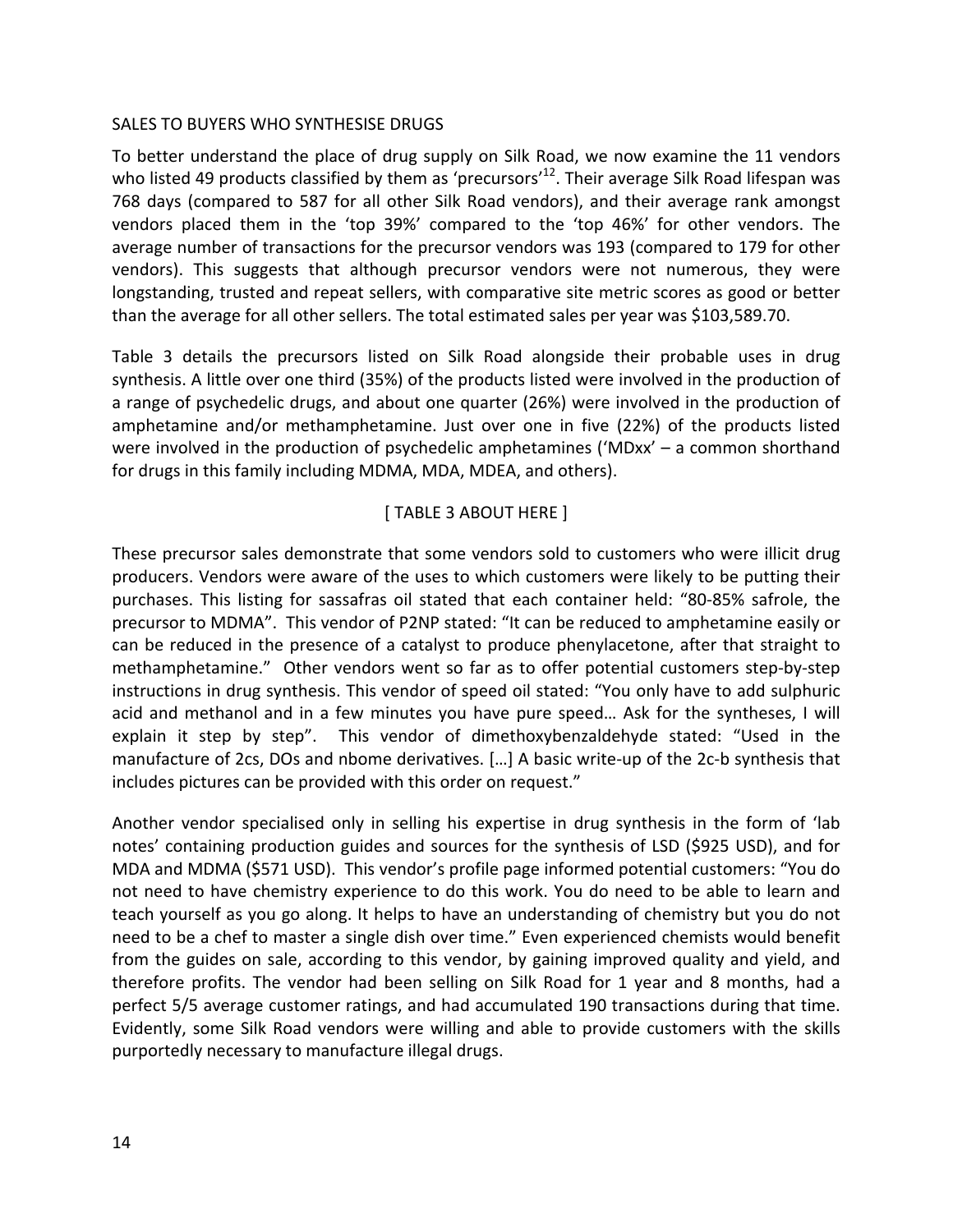## OVERALL REVENUE ON SILK ROAD

The revenues we calculated for the 90% of 'drug' listings we included in our analysis are found in Table 1. Across all six categories, we estimate the yearly sales on Silk Road at \$85.5 million, and when we add in the drug categories we excluded from the table this figure increases to \$89.7 million. This latter figure should be compared to Christin's (2013) estimate of \$14.4 million annual sales, based on his data collection up to the end of the first six months of 2012. This suggests that in the 15 months between Christin's calculation and our own, the revenue generated on Silk Road increased by a factor of six *at the very least*. This increase is not related to bitcoin inflation that occurred over the period<sup>13</sup>. In Christin's case, this figure refers to all sales on Silk Road, including both drug-related listings as well as non-drug-related listings. Our figure excludes non-drug sales revenue, which we did not collect. For this reason, our figure is an underestimate in comparison to Christin's. For the methodological reasons stated above (see 'Measurements') our estimate is also likely to be an underestimation compared to Christin's.

## **DISCUSSION**

## IMPLICATIONS OF OUR B2B FINDING FOR MARKET STRUCTURE AND CRIMINAL INNOVATION

The first and overarching aim of this research was to develop our understanding of Silk Road as a criminal innovation beyond that already characterised in the academic literature (Barratt 2012; Christin 2013; Martin 2013). Specifically, we hypothesised that not all purchases on Silk Road were made by drug users in personal use amounts, and set out to explore the data for evidence that a proportion of Silk Road transactions were likely to have been made by customers who were drug dealers sourcing stock. We found confirmation of this hypothesis:

- 1. The terminology employed by vendors explicitly recognised that some customers were drug dealers.
- 2. In the 20% most expensive listings, the average listing price was consistent with purchases made for resale: cannabis (mean =  $$1,474.93$ ), opiods (mean =  $$1,683.85$ ), prescription drugs (mean =  $$1,129.65$ ) and psychedelics (mean =  $$1,932.80$ ); this was also true in the 40% most expensive listings for ecstasy (mean =  $$2,071.91$ ) and stimulants (mean  $=$  \$1,547.62).
- 3. Excluding opioids, these high price listings generated 31-45% (depending on the drug in question) of the revenue in each drug category.
- 4. The 20% highest *quantity* listings were in quantities consistent with purchase for resale: marijuana (mean =  $269$  grams), Xanax (mean =  $8,850.45$ ), LSD (mean =  $172$ blotters), cocaine (mean =  $36$  grams); this appeared to be the case in the  $40\%$  highest quantity listings for MDMA (mean  $=$  26 grams).
- 5. Most vendors sold drugs in multiple quantities.
- 6. Clear and substantial discounts were available for bulk purchases.
- 7. Some of the most longstanding and trusted vendors on Silk Road sold chemical precursors and the specialised skills (in the form of lab notes), in the main for the manufacture of psychedelic and stimulant drugs.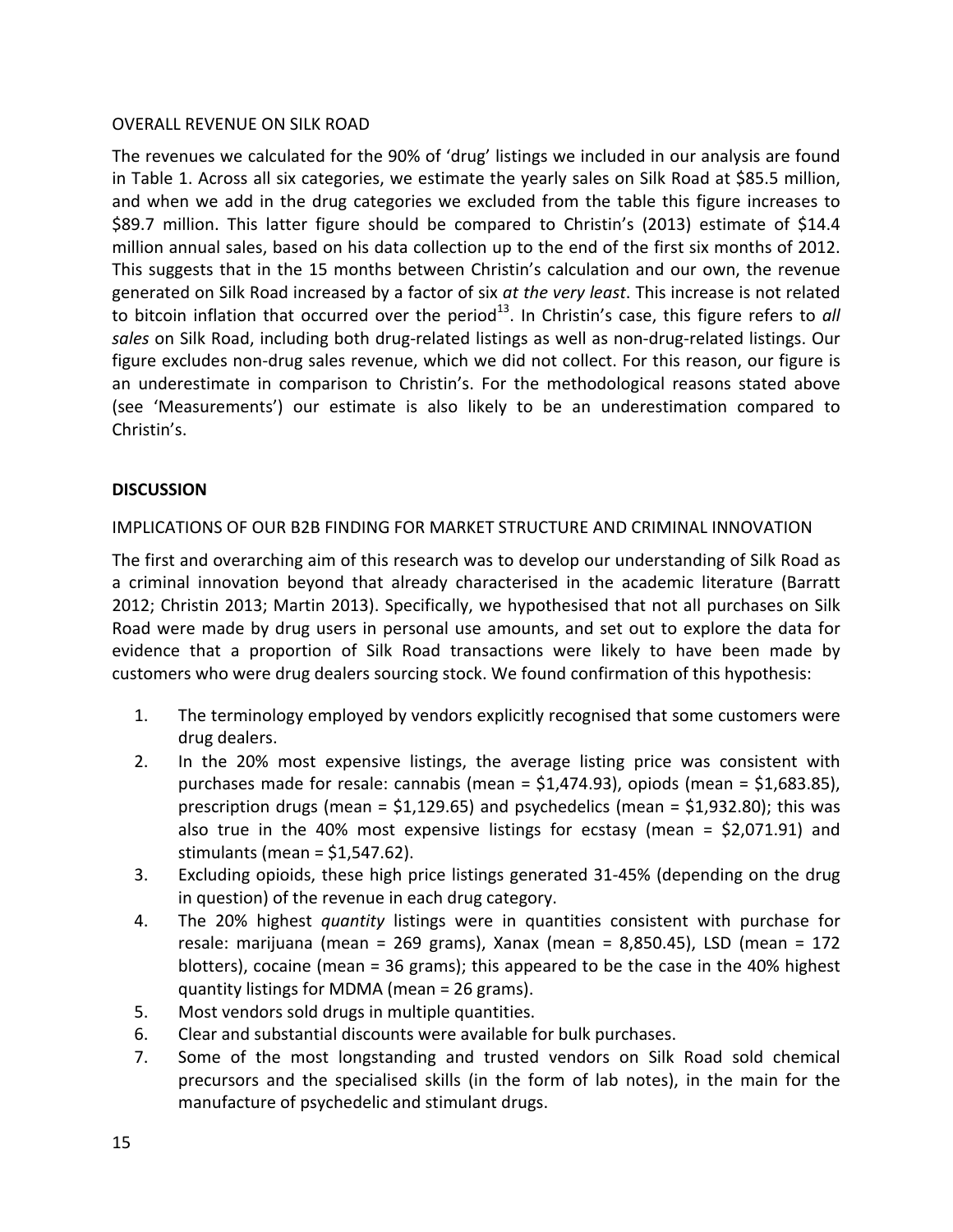Taken together, these findings provide clear evidence that many customers on Silk Road will have been drug dealers sourcing stock, and that in revenue terms, these kinds of 'business-tobusiness' sales were key Silk Road business. Moreover, purchase price at the very top end was sufficiently high to conclude that at least some Silk Road customers were likely to have been operating at the wholesale end of the market themselves. 'Precursor' sales demonstrated that Silk Road may have helped to put not only access to bulk purchases of illicit drugs (or their precursors) into the hands of those without existing criminal connections to make these purchases offline, but may also have placed the kinds of skills previously restricted to trained and experienced chemists with an understanding of illicit synthesis into the hands of anyone with the time and inclination to learn.

Our results directly contradict the characterisation Martin (2013) makes of Silk Road, whose sellers, he says, are importers and cultivators selling directly to consumers, literally bypassing the wholesale 'middle' level of the drugs market. In contrast, we show that Silk Road is best characterised as the very location for the middle level of the drug market. Indeed, Silk Road seems to have functioned as a virtual broker, connecting upper, middle and retail level sellers. The predominance of business-to-business transactions on Silk Road was clear even without us being able to include in our calculations the largest bulk order purchases actually placed there (see discussion in 'Measurements' on stealth listings).

The Silk Road drug cryptomarket is therefore a more important criminal innovation than either Christin's or Martin's characterisations can accommodate because it wasn't (just) a kind of 'eBay for drugs'. In our terms then, this cryptomarket was a transformative (as opposed to incremental) criminal innovation because, *inter alia*, its customers were drug dealers too. Before the advent of online availability of bulk-quantity illegal drugs, dealers had to have onthe-ground connections and relationships of trust built with middle level drug dealers and/or importers in order to be able to acquire product (McCarthy and Hagan 2001; Morselli 2001), alongside a tough reputation (Topalli, Wright, and Fornango 2002). With the advent of the cryptomarket, almost anyone with sufficient technological skills can access stock. In other words, the type of 'subcultural capital' (Thornton 1995) required to be a drug dealer is likely to be different for those who operate on a cryptomarket. This new breed of drug dealer is also likely to be relatively free from the violence typically associated with traditional drug markets (Blumstein 1995; Caulkins and Reuter 2009; Reuter 2009). Whereas violence was commonly used to gain market share, protect turfs and resolve conflicts, the virtual location and anonymity that the cryptomarket provides reduces or eliminates the need  $-$  or even the ability – to resort to violence. This changes are likely to have a deep impact on the skills needed to succeed in crime markets (McCarthy and Hagan 2001). In the drugs cryptomarket era, having good customer service and writing skills, having a good reputation via 'feedback' as a vendor or buyers – may be more important than muscles and face-to-face connections.

An additional explanation for the likelihood that cryptomarkets will have the implication of reducing the risk to drug dealers who buy there is found in research by Mohamed and Fritsvold (2010) in their study *Dorm Room Drug Dealers*. These mostly white, middle class, highly educated drug dealers in Californian universities did not resort to violence. This may result from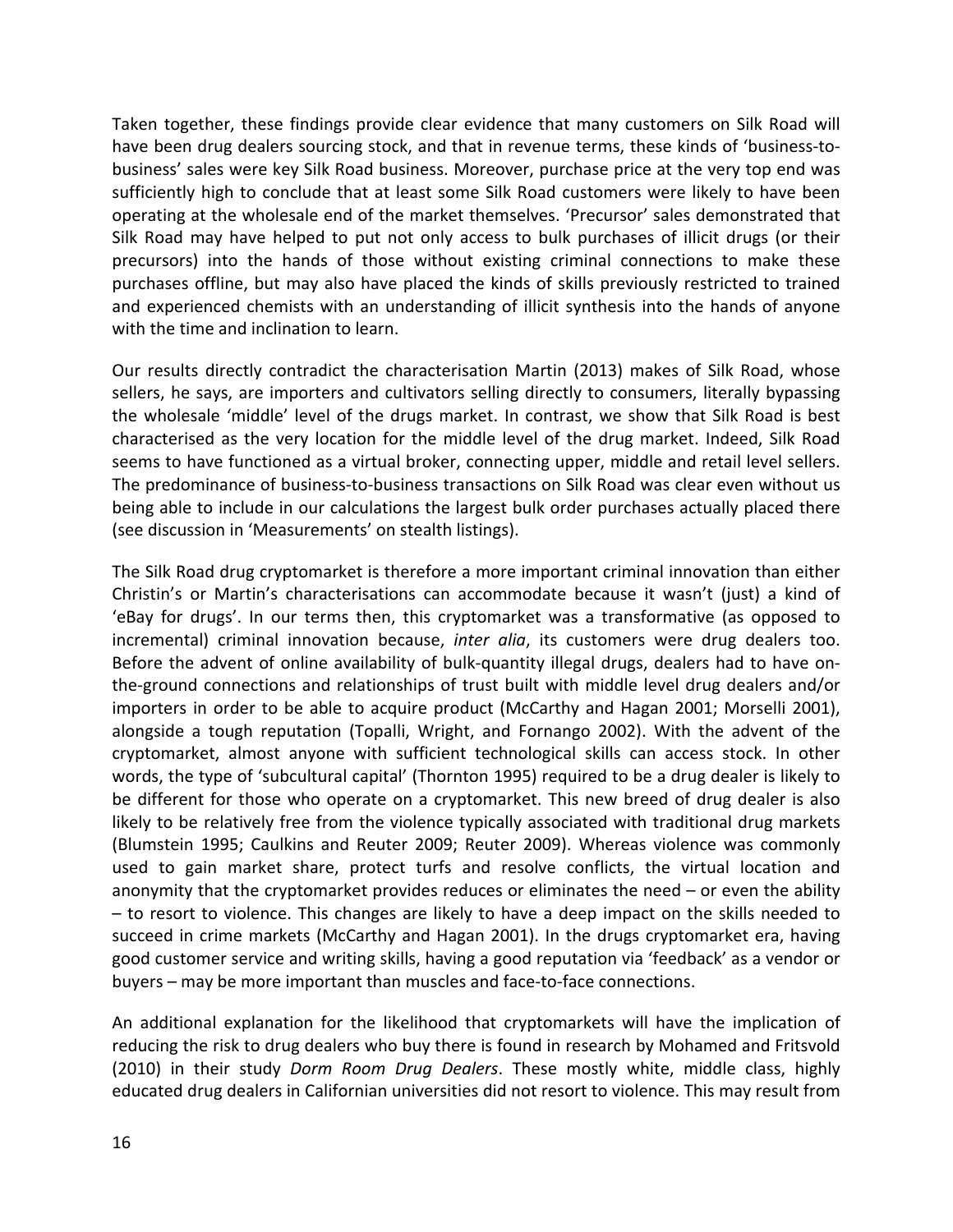the fact that the actors in those markets were different from those on which other drugs market research is typically based. Silk Road operators may share more in common with Mohamed and Fritsvold's dorm room dealers than they do with traditional 'street' based drug dealers. Thus, cultural expectations for violence may be very different for different kinds of drug dealers, and violence, therefore, may not be an inherent and inevitable part of illicit markets, as Reuter (1983) has posited. Future research needs to establish the characteristics of drug dealers operating on drug cryptomarkets: both those who sell there, and those who source stock there.

Accessing drugs in the 'virtual' world is likely to have the consequence of reducing other types of risk too because the site's features (escrow, feedback, mail order) may function to reduce problems with non-payment. As well, the widespread use of credit by drug dealers when acquiring stock, termed by Salinas (2014) as 'black credit', is not possible on a drugs cryptomarket, which operates more like a virtual cash-and-carry business. This makes the bar for market entry (i.e. cash up front for stock purchase) for a drug retailer higher, but also reduces the risk of conflict connected to non-payment of debt. This is not to deny that newer and different risks will not accompany virtual drugs markets, and future research will be required to document these.

Our analyses also point to a perhaps unexpected finding. If Silk Road was exclusively or primarily a 'business-to-customer' site as suggested by Christin (2013) and Martin (2013), providing drug users with drugs for their personal use, it would not have been surprising that the drugs associated with dependence and chaotic lives (heroin, crack cocaine, methamphetamine) tended not to be sold there. However, given that the key business of Silk Road was drug dealers sourcing stock to sell offline in local drugs markets, it is not clear why sales should not include these drugs. And yet, it is primarily the drugs associated with 'recreational' use that dominated. In annual revenue terms, the vast majority of sales were for cannabis (\$24.8 million) ecstasy (\$19.9 million) and psychedelics (\$8.6 million), consistent with survey findings by (Barratt, Ferris, and Winstock 2014). One possible explanation is that Silk Road began its existence selling primarily to drug using customers rather than to drug dealers; in other words, its 'business-to-business' model evolved from a 'business-to-customer' one. The site may therefore have suited purchases by recreational users with the resources and time to place orders and wait for deliveries; dependent users with chaotic lifestyles, in contrast, were likely to have had neither. So, even as this cryptomarket evolved into a business-to-business site, the predominance of sales of mostly recreational drugs was by then established.

An alternative explanation may be related to the shape of drugs markets for particular drugs. Producers of methamphetamine, for example, are also often its retail sellers (see, for example, Brownstein et al. 2010), and dealers of crack cocaine might purchase cocaine powder from cryptomarkets to convert or 'cook' into crack themselves (Caulkins et al. 1998), making cryptomarkets redundant for dealers wishing to acquire and sell these drugs. We also know that many drugs of dependence (e.g. oxycontin) were available in the prescription drug category on Silk Road (although the range of prescription drugs available on Silk Road was wide, including for example, Viagra and many other substances) even though this entire category was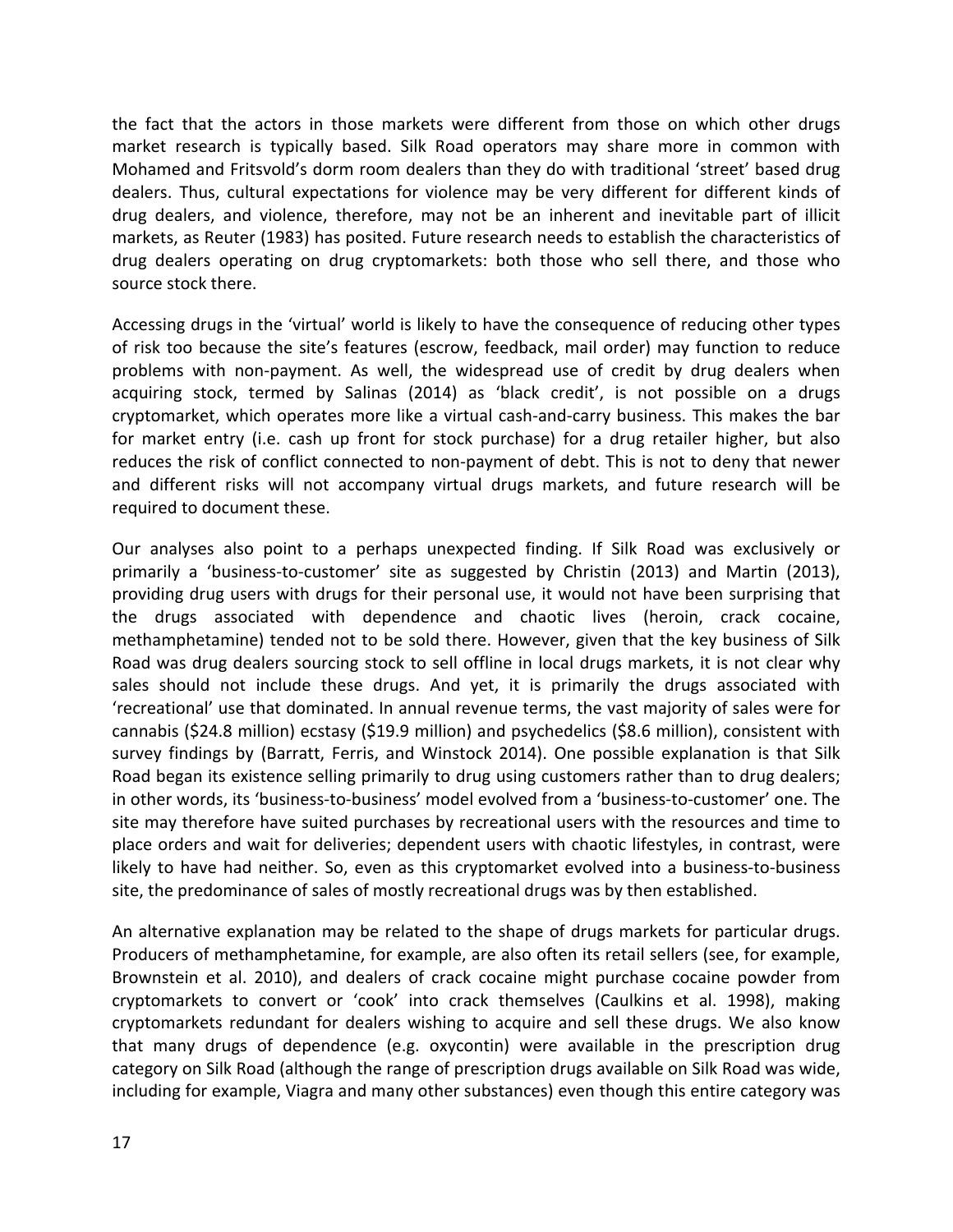not on its own an especially large revenue-producing category. Nevertheless, this may be something to watch in second generation cryptomarkets: we might hypothesise that drugs of dependence may emerge as much more important in future.

Drug cryptomarkets may influence the drug users who do not make purchases there. Because the key business of Silk Road was drug dealers sourcing stock to sell offline in local drugs markets, the fact of them being able to source from amongst the wide range of (relatively) high quality substances available to them online may actually influence the drugs they make available to their customers. Both Christin (2013) and Martin (2013) suggest that the 'feedback' feature of Silk Road is likely to result in the availability of high quality drugs, and we concur. Our observations of exceptionally positive feedback<sup>14</sup> found for listings that often even included the ostensible results of lab tests for strength/purity suggests that buyers were convinced they were getting what they paid for. Research using the 'test purchase' methodology (e.g. Brandt et al. 2010) is required to provide empirical evidence for this possibility. Future research is needed to determine whether sales on drug cryptomarkets might actually function as a predictor, or 'early warning' for new drugs appearing in local street markets.

Finally, our results demonstrated at least a six-fold increase in sales on Silk Road in the period of just over a year prior to our data collection (to \$89.7 million) from Christin's estimation 15 months previously (\$14.4 million). This demonstrates an exceptionally strong demand for this kind of illicit marketplace. Although the original Silk Road is no more, a spin-off site, Silk Road 2.0, launched 5 November 2013 and at the time of writing, a number of competitors for illicit drugs-dominated cryptomarkets have come and gone (e.g. Sheep, Black Market Reloaded) and others are growing. It seems unlikely that this kind of development in anonymous online sales of illegal drugs is going to disappear, in spite of law enforcement crackdowns.

### THE WEB AS LOCATION AND METHODOLOGY FOR CRIMINOLOGICAL RESEARCH

Our aim was to identify the existence of 'business-to-business' sales on Silk Road. It was not possible, as we argued, to identify which listings would be purchased by drug dealers, and which by drug users, on either the basis of price or quantity. No cut-off point could neatly distinguish these: large purchases could be users 'stocking up' over the long term, just as smaller ones could involve resale for profit. Our inductive strategy of exploring the data by ordering (on the basis of price and quantity) listings from low to high allowed us to discern an 'upper end', in price and quantity terms, that nevertheless obviously dominated by drug dealer customers. Of course "business-to-customer" sales will also exist in lower quintile listings (and the reverse will also be true). The alternative  $-$  asking buyers to tell us the reason for their purchase (even assuming accurate and honest reporting)  $-$  is limited by the much smaller and biased samples (due to uneven non-response) that will result. The strength of our methodology is knowledge generated on the basis of a substantial and powerful data set; the weakness: our estimates of population parameters for customers who are dealers remain indicative rather than absolute and categorical.

The methodological literature for researchers who collect data online is maturing (e.g. Fielding, Lee, and Blank 2008; Hewson et al. 2003), with some addressing specifically criminological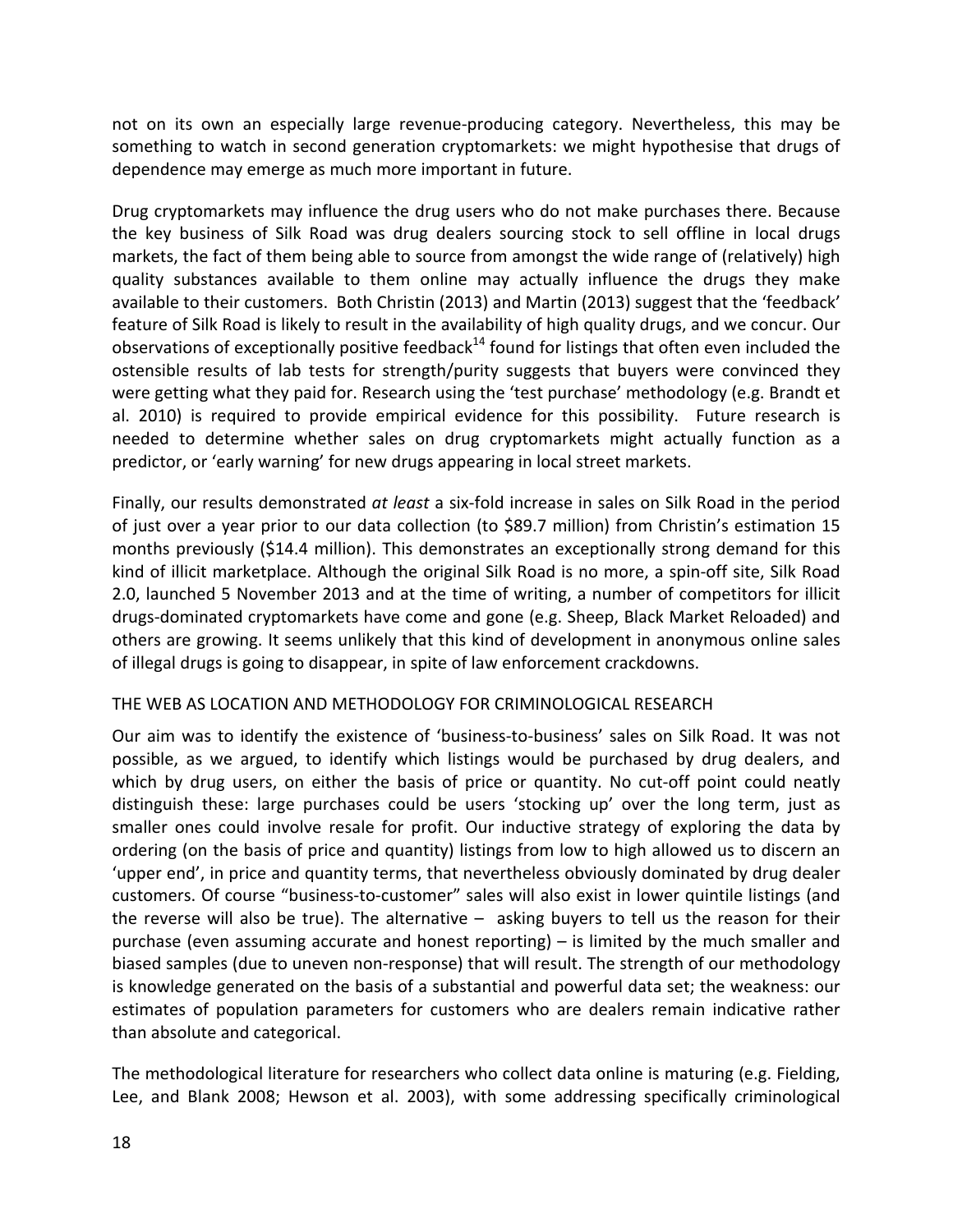concerns (see Holt 2010 for a discussion of web based qualitative data). We consider here two issues pertinent to data generated from illegal activities on cryptomarkets: the extent to which we might consider these data public, and the ethical implications of accessing, analysing and publishing these data.

Some have argued that data generated by the activities of individuals on the Internet (e.g. online forums, newsgroups) are effectively public documents. Using this data is therefore nothing more than naturalistic observation, and so research subjects should not fall within the remit of the 'human subject paradigm' (Kitchin 2003: 399). Wilkinson and Thelwall concur, arguing that obtaining consent is unnecessary so long as 'text authors' remain anonymous (2010: 397). This conceptualisation of internet-derived data is simplistic but compelling, and consistent with ethical decisions researchers typically take in the non-virtual world. Nevertheless, the expectation of privacy is fundamental, especially in cryptomarkets where the innovation is the ability to engage in criminal activities anonymously. This may prompt some researchers to treat online activities as 'private', perhaps even convincing them to request the consent of actors to make use of data connected to their activities.

Commentators have usefully suggested turning to the norms of the virtual community/subculture itself for guidance (e.g Rosenberg 2010). Where Silk Road is concerned, Silk Road's creator and many who participated on its forums espoused 'crypto-anarchist' (see May 1994) and radical libertarian principles, leading us (and Christin 2013) to believe that they would undoubtedly have come down on the side of viewing its content as public. Of course no community is homogeneous in orientation, so this question is by no means settled for researchers who wish to turn to cryptomarkets for data.

It is possible for research based on webometrics to draw official attention to criminal activities and even to lead to arrests. Researchers aim to protect the people studied so that research does *not* put them at risk – the 'do no harm' principle; and most would agree that research actions that lead to arrest or imprisonment should be classed as causing considerable harm. Our research made use of quotes from specific vendor profiles and listings, potentially drawing attention from crime agency officials to particular vendors. Since the FBI seizure, our concerns in this regard have abated. However, it is worth pointing out that some commentators have suggested that participants should be approached for consent if verbatim quotes are used by researchers (see for example Eysenbach and Till 2001); an alternative is to employ paraphrased quotations. Obfuscating the name of the online platform studied in the research as well as clues as how to access it may be other strategies that researchers might want to adopt, although this reduces the possibilities for other researchers to replicate findings (Aldridge, Medina, and Ralphs 2008). This remains a particularly thorny issue, and challenges criminologists to examine the political and public functions they serve as researchers (Loader and Sparks 2013). At the time of writing, a number of new illegal drug cryptomarkets have appeared, and criminologists are likely to be excited by the opportunities they afford to better understand the latest developments in illicit markets. Criminologists must remain at the forefront of methodological and ethical debates connected to webometric research in their field.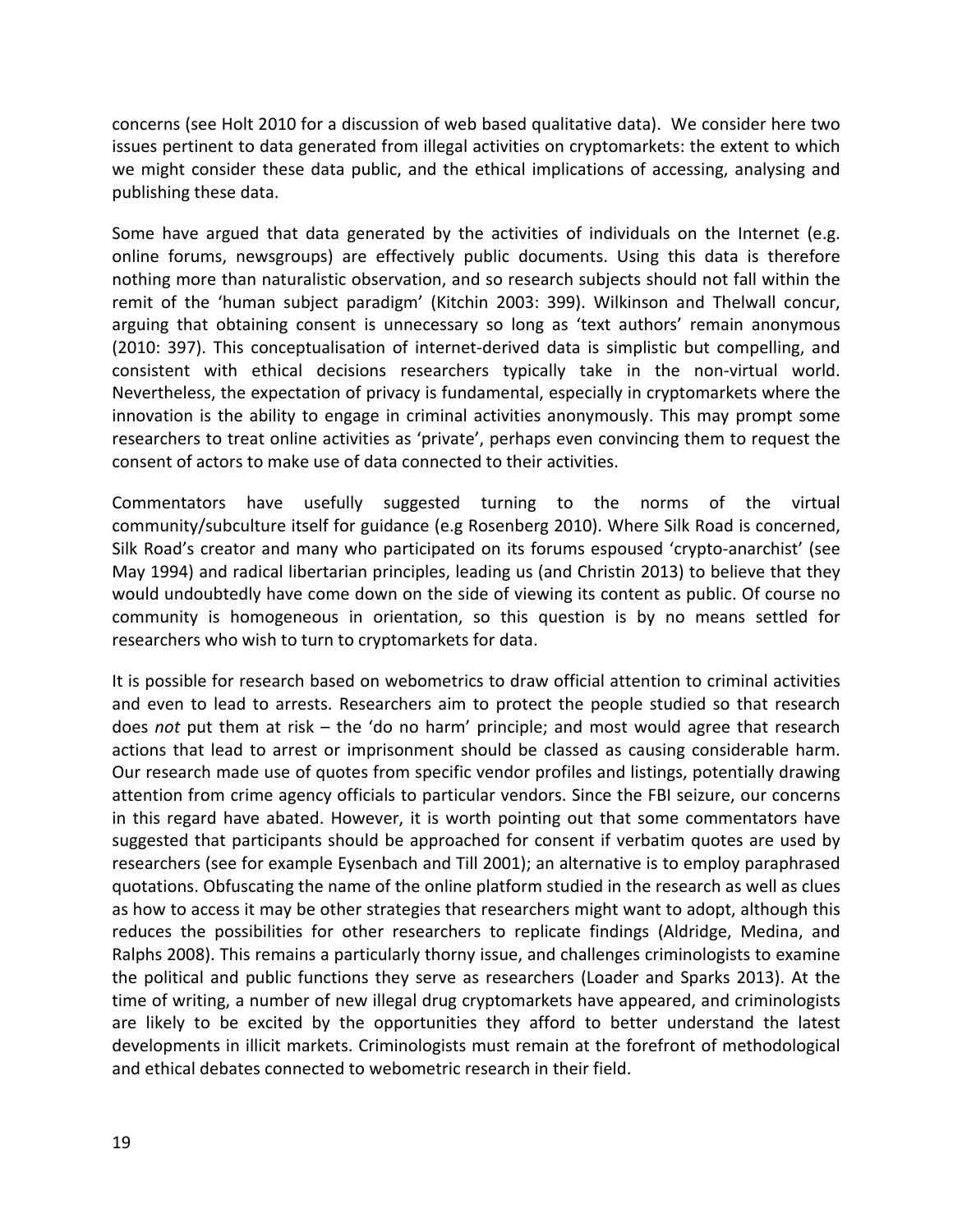#### **CONCLUSION**

It is undeniable that the size of Silk Road was negligible in comparison to the overall international drug trade: revenues on Silk Road were calculated in tens of millions of dollars whereas the international drug trade is measured in hundreds of billions of dollars (Thoumi, 2005). The importance of Silk Road does not stem from the revenues it has generated but rather from the impact it is likely to have on how drugs are bought are sold in the future: its potential and actuality as a transformative criminal innovation. Even if we do not see drug cartels logging on to second generation drugs cryptomarkets to sell 100 kilograms of cocaine to Spanish distributors, there is a strong possibility that the lower level of drug distribution networks (those that deal in kilos) may use cryptomarkets to streamline their activities and reduce their risks of arrests. Just as computers changed the way we manage and consume information, cryptomarkets have the potential to change how drug markets operate in a way that may set back regulation efforts by decades.

Researchers will need to pay close attention to the scalability of online drug marketplaces. We have seen how Silk Road sales grew by a factor of at least 6 in only 15 months. But growth of this kind comes with accompanying problems. Cryptomarket administrators will need to build and support the infrastructure of large marketplaces that are likely to incur high starting costs. They will need to protect their users not just from law enforcement agencies, but from unscrupulous administrators themselves, as the theft of 96,000 bitcoins from an early successor to Silk Road, Sheep Marketplace, demonstrated in that it was believed to have been an inside job (Walker 2013). The use of mail delivery may also become more of a problem than a solution at some point. While it may be easy to ship a gram of cocaine, shipping a kilogram is much more difficult, especially if the package has to cross international borders.

Another area of interest will be the internationalisation of cryptomarkets. Silk Road allowed drug users to order from almost any country. Buyers can therefore shop around for drugs that would not be available to them locally, or find dealers with much lower prices. The question remains, however, as to whether drug users will take advantage of online illicit marketplaces to find mostly local suppliers or whether will they, in contrast, seek the best price for their drugs no matter the location. The answer to this and many more questions will come as more research is conducted into online illicit marketplaces. Cryptomarkets may very well become the innovation that fundamentally changes the drug trade in the decades to come.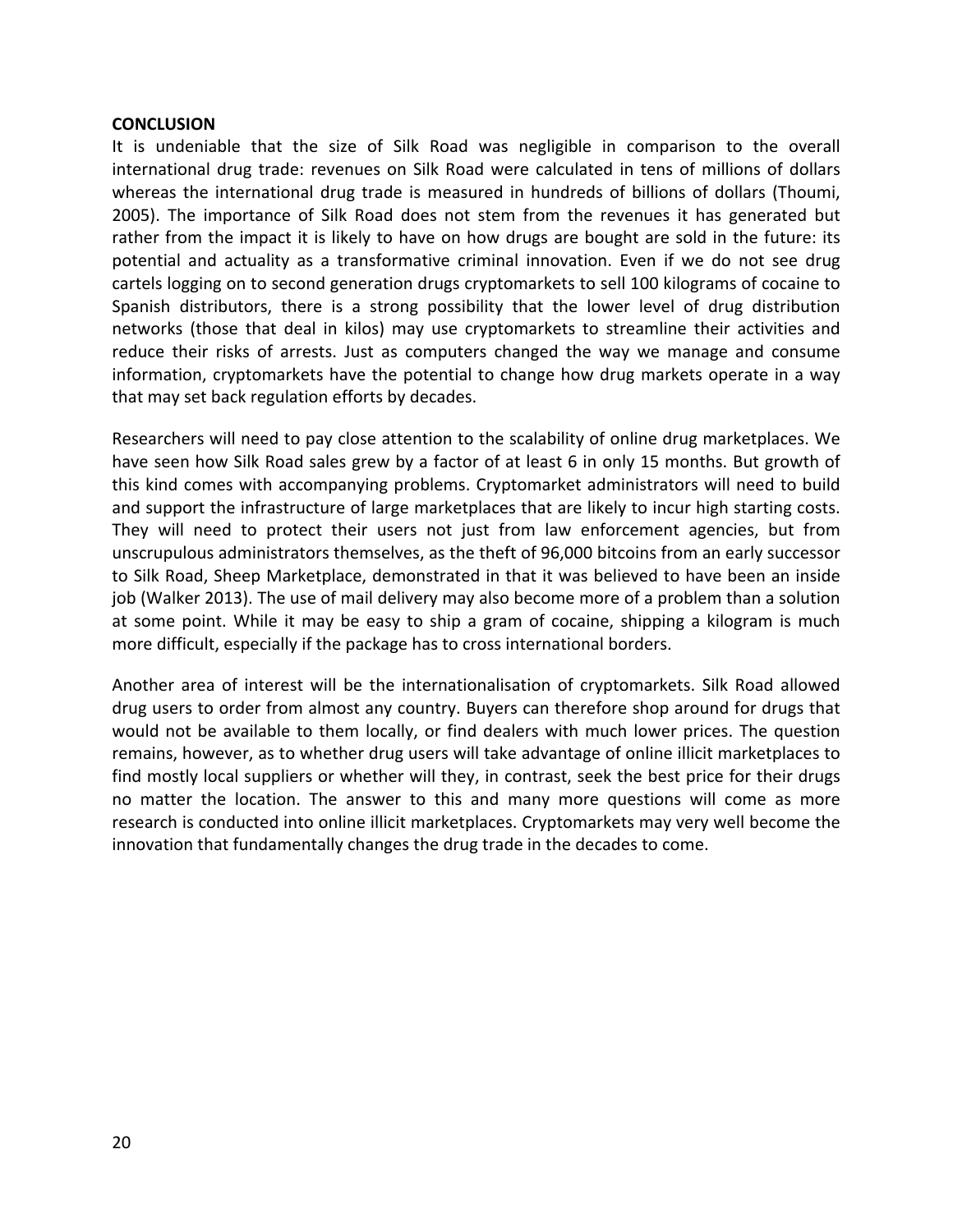#### **REFERENCES**

Aldridge, Judith, Fiona Measham, and Lisa Williams. 2011. *Illegal Leisure Revisited*. London: Routledge.

- Aldridge, Judith, Juanjo Medina, and Robert Ralphs. 2008. Dangers and problems of doing 'gang' research in the UK. In *Street Gangs, Migration and Ethnicity*, edited by Frank van Gemert, Dana Peterson and Inger-Lise Lien. Cullompton: Willan.
- Barratt, Monica J. 2012. Silk Road: eBay for drugs. *Addiction* 107 (3):683-683.
- Barratt, Monica J., Jason A. Ferris, and Adam R. Winstock. 2014. Use of Silk Road, the online drug marketplace, in the United Kingdom, Australia and the United States. Addiction Early View Online Version (12 Feb 2014).
- Biryukov, Alex, Ivan Pustogarov, and Ralf-Philipp Weinmann. 2013. Content and popularity analysis of Tor hidden services. arXiv:1308.6768 [cs.CR].
- Blevins, Kristie R., and Thomas J. Holt. 2009. Examining the virtual subculture of johns. Journal of *Contemporary Ethnography* 38 (5):619-648.
- Blumstein, Alfred. 1995. Youth violence, guns, and the illicit-drug industry. *Journal of Criminal Law and Criminology*:10-36.
- Bouchard, Martin. 2007. A capture–recapture model to estimate the size of criminal populations and the risks of detection in a marijuana cultivation industry. Journal of Quantitative Criminology 23 (3):221-241.
- Bouchard, Martin, Kila Joffres, and Richard Frank. 2014. Preliminary analytical considerations in designing a terrorism and extremism online network extractor. In *Computational Models of Complex Systems*. Switzerland: Springer.
- Bouchard, Martin, and Pierre Tremblay. 2005. Risks of Arrest across Drug Markets: A Capture-Recapture Analysis of "Hidden" Dealer and User Populations. Journal of Drug Issues 35 (4):733-754.
- Brandt, Simon D, Harry R Sumnall, Fiona Measham, and Jon Cole. 2010. Analyses of second generation 'legal highs' in the UK: Initial findings. *Drug Testing and Analysis* 2 (8):377-382.
- Brownstein, Henry H., Timothy M. Mulcahy, Johannes Fernandes-Huessy, Bruce G. Taylor, and Daniel Woods. 2010. The organization and operation of illicit retail methamphetamine markets. *Criminal Justice Policy Review* 23 (1):67-89.
- Caulkins, Jonathan P, Bruce Johnson, Angela Taylor, and Lowell Taylor. 1998. What drug dealers tell us about their costs of doing business. Heinz Research Paper 43.
- Caulkins, Jonathan P., Benjamin Gurga, and Christopher Little. 2009. Economic analysis of drug transaction 'cycles' described by incarcerated UK drug dealers. *Global Crime* 10 (1-2):94-112.
- Caulkins, Jonathan, and Peter Reuter. 2009. Towards a harm-reduction approach to enforcement. Safer *Communities* 8 (1):9-23.
- Chen, Adrian. *The underground website where you can buy any drug imaginable* [Blog] 2011 [cited 1 March 2014. Available from http://gawker.com/the-underground-website-where-you-canbuy-any-drug-imag-30818160.
- Christin, Nicolas. 2013. Traveling the Silk Road: A measurement analysis of a large anonymous online marketplace. Paper read at Proceedings of the 22nd International Conference on World Wide Web.
- Coomber, Ross, and Leah Moyle. 2013. Beyond drug dealing: Developing and extending the concept of 'social supply'of illicit drugs to 'minimally commercial supply'. *Drugs: Education, Prevention and Policy* 21 (2):157-164.
- Cornish, Derek B. 1994. The procedural analysis of offending and its relevance for situational prevention. *Crime Prevention Studies* 3:151-196.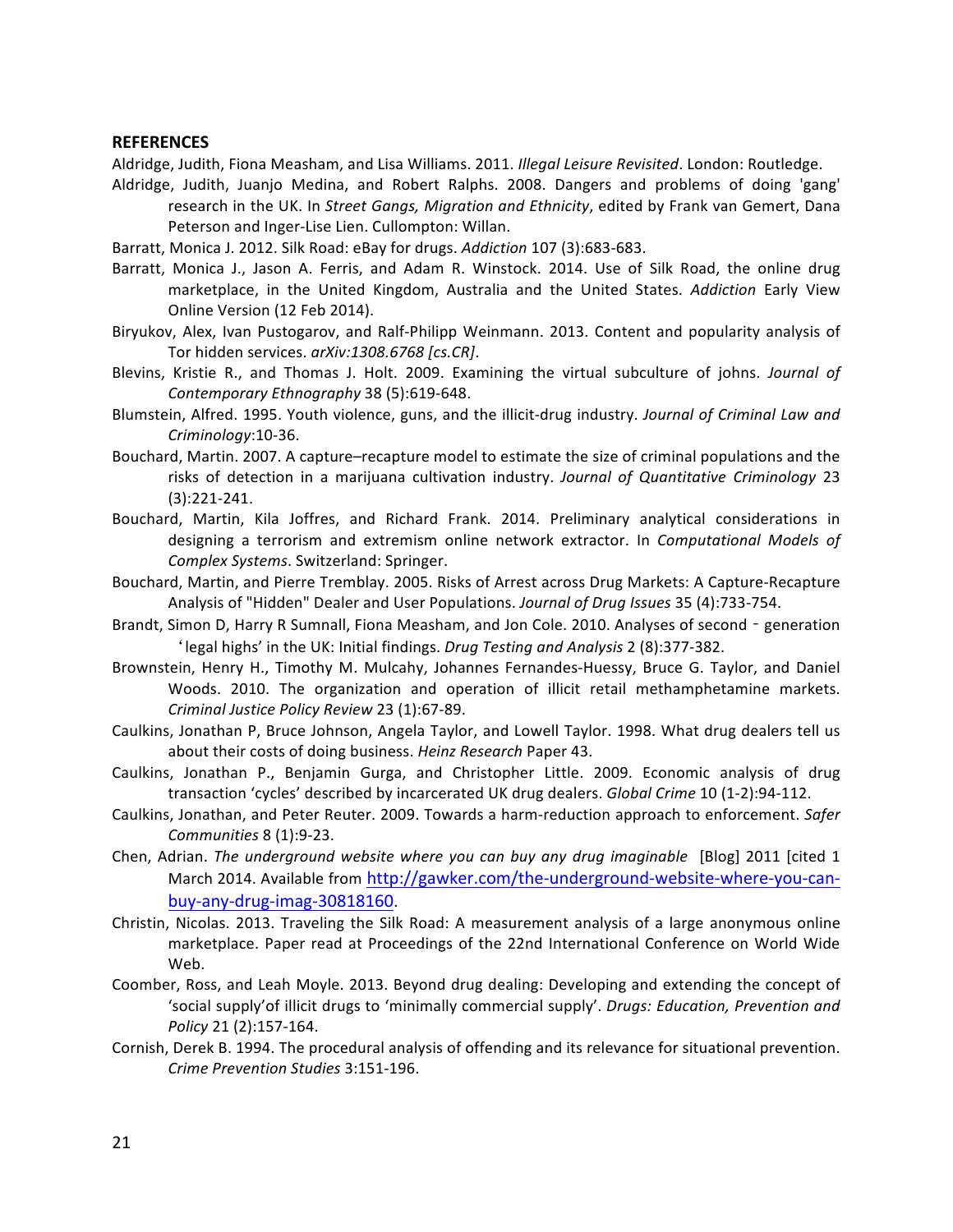Dingledine, Roger, Nick Mathewson, and Paul Syverson. 2004. Tor: The second-generation onion router. In *DTIC Online: Information for the Defence Community*: Naval Research Lab Washington DC.

Economist. 2012. Monetarists Anonymous. *Economist* 404 (8804):80-80.

- Eysenbach, Gunther, and James E Till. 2001. Ethical issues in qualitative research on internet communities. *British Medical Journal* 323 (7321):1103-1105.
- Fallmann, Hanno, Gilbert Wondracek, and Christian Platzer. 2010. Covertly probing underground economy marketplaces. In *Detection of Intrusions and Malware, and Vulnerability Assessment*, edited by Christian Kreibich and Marko Jahnke. Berlin: Springer.
- Fielding, Nigel G, Raymond M Lee, and Grant Blank. 2008. *The SAGE Handbook of Online Research Methods*. London: Sage.
- Franklin, Jason, Adrian Perrig, Vern Paxson, and Stefan Savage. 2007. An inquiry into the nature and causes of the wealth of internet miscreants. Paper read at ACM Conference on Computer and Communications Security, at Alexandria, Virginia, USA.
- Furnell, Steven M, Pelagia Chiliarchaki, and Paul S Dowland. 2001. Security analysers: administrator assistants or hacker helpers? Information Management & Computer Security 9 (2):93-101.
- Global Drugs Survey. *Drug Prices* 2013 [cited 21 March 2014. Available from http://www.globaldrugsurvey.com/about/drug-prices.
- Gunter, Whitney D, George E Higgins, and Roberta E Gealt. 2010. Pirating youth: Examining the correlates of digital music piracy among adolescents. International Journal of Cyber Criminology 4 (1/2):657-671.
- Heckert, Alex, and Druann Maria Heckert. 2004. Using an integrated typology of deviance to expand Merton's anomie theory. *Criminal Justice Studies* 17 (1):75-90.
- Hewson, Claire, Peter Yule, Dianna Laurent, and Carl Vogel. 2003. Internet research methods. A practical *guide for the social and behavioural sciences*. Edited by Nigel G. Fielding and Raymond Lee, M., *New Technologies for Social Research*. London: Sage.
- Holt, Thomas J. 2010. Exploring Strategies for Qualitative Criminological and Criminal Justice Inquiry Using On - Line Data. *Journal of Criminal Justice Education* 21 (4):466-487.
- Holt, Thomas J., and Kristie R. Blevins. 2007. Examining sex work from the client's perspective: assessing johns using on-line data. *Deviant Behavior* 28 (4):333-354.
- Kitchin, Heather A. 2003. The tri-council policy statement and research in cyberspace: Research ethics, the internet, and revising a 'Living Document'. Journal of Academic Ethics 1 (4):397-418.
- Ku, Raymond Shih Ray. 2002. The creative destruction of copyright: Napster and the new economics of digital technology. The University of Chicago Law Review 69 (1):263-324.
- Lacoste, Julie, and Pierre Tremblay. 2003. Crime and innovation: A script analysis of patterns in check forgery. *Crime Prevention Studies* 16:169-196.
- Latour, Bruno, Pablo Jensen, Tommaso Venturini, Sebastian Grauwin, and Dominique Boullier. 2012. 'The whole is always smaller than its parts': a digital test of Gabriel Tardes' monads. British *Journal of Sociology* 63 (4):590-615.
- Levitt, S. D., and S. A. Venkatesh. 2000. An economic analysis of a drug-selling gang's finances. The *Quarterly Journal of Economics* 115 (3):755-789.
- Loader, Ian, and Richard Sparks. 2013. Public Criminology? London: Routledge.
- Martin, James. 2013. Lost on the Silk Road: Online drug distribution and the 'cryptomarket'. *Criminology and Criminal Justice* October 7, 2013 1748895813505234.
- May, Tiggey, and Mike Hough. 2004. Drug markets and distribution systems. Addiction Research and *Theory* 12 (6):549 - 563.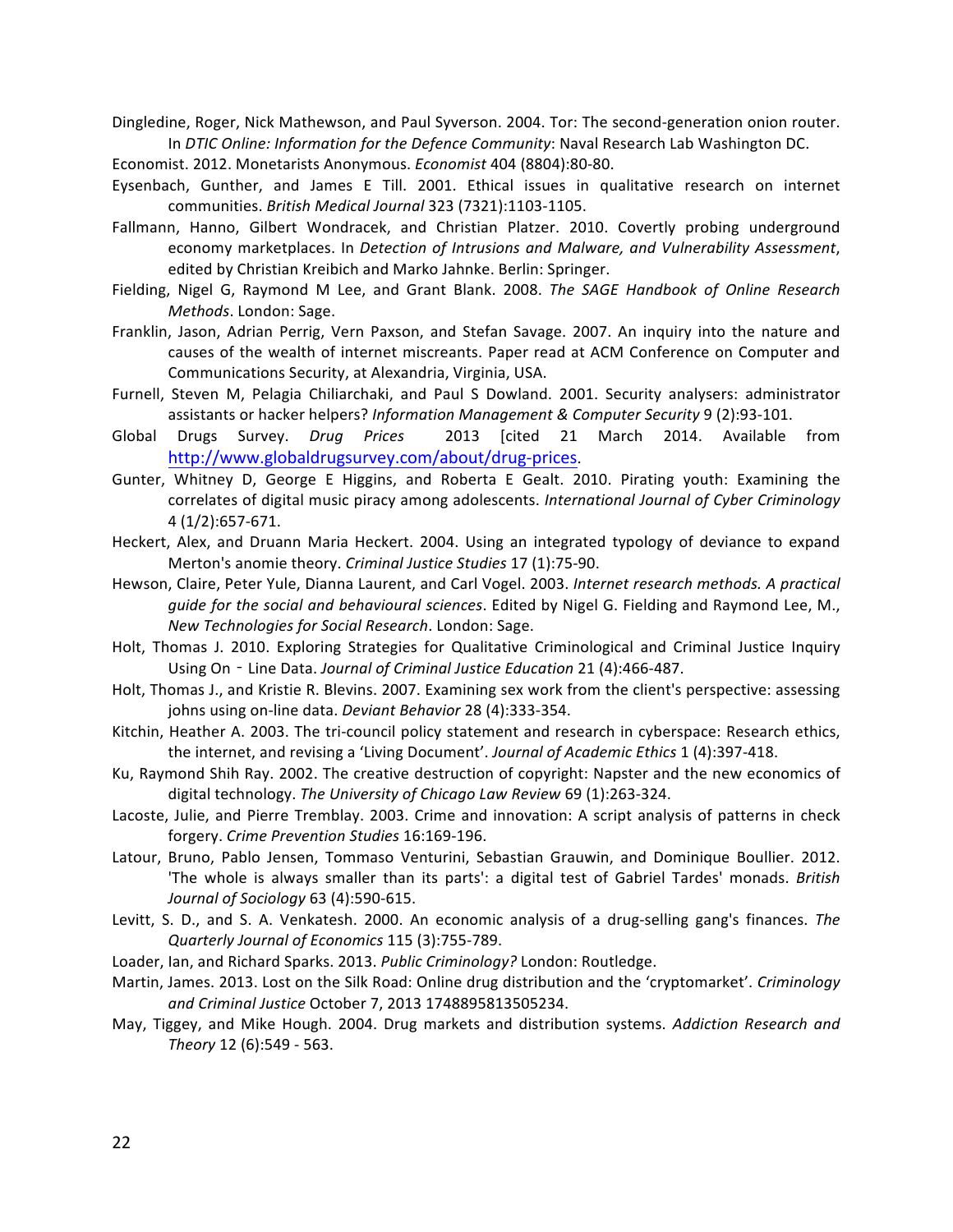- May, Tim. *Crypto Anarchy and Virtual Communities* 1994 [cited 17 March 2014. Available from http://groups.csail.mit.edu/mac/classes/6.805/articles/crypto/cypherpunks/mayvirtual-comm.html.
- McCarthy, Bill, and John Hagan. 2001. When crime pays: Capital, competence, and criminal success. *Social Forces* 79 (3):1035-1060.
- Meisel, John B., and Timothy S. Sullivan. 2002. The impact of the Internet on the law and economics of the music industry. *info* 4 (2):16-22.
- Merton, Robert K. 1938. Social structure and anomie. American Sociological Review 3 (5):672-682.
- Mohamed, A. Rafik, and Erik D. Fritsvold. 2010. *Dorm Room Drug Dealers: Drugs and the Privileges of Race and Class*. Boulder: Lynne Rienner Publishers.
- Moore, Tyler, and Nicolas Christin. 2013. Beware the middleman: Empirical analysis of Bitcoin-exchange risk. In *Financial Cryptography and Data Security*: Springer.
- Morselli, Carlo. 2001. Structuring Mr. Nice: entrepreneurial opportunities and brokerage positioning in the cannabis trade. *Crime, Law and Social Change* 35 (3):203-244.
- Morselli, Carlo, and Pierre Tremblay. 2004. Criminal achievement, offender networks and the benefits of low self - control. *Criminology* 42 (3):773-804.
- Phua, Clifton, Vincent Lee, Kate Smith-Miles, and Ross Gayler. 2007. Adaptive communal detection in search of adversarial identity crime. Paper read at Proceedings of the 2007 International Workshop on Domain Driven Data Mining, at San Jose, California.
- Reddit. *I'm a former Silk Road drug dealer, AMA!* 2013 [cited 20 March 2014. Available from http://www.reddit.com/r/casualiama/comments/1l0axd/im\_a\_former\_silk\_road\_drug\_ dealer\_ama/.
- Reuter, Peter. 1983. *Disorganized Crime: The Economics of the Visible Hand*: MIT press Cambridge, MA.
- ———. 2009. Systemic violence in drug markets. *Crime, Law and Social Change* 52 (3):275-284.
- Reuter, Peter, and Victoria Greenfield. 2001. Measuring global drug markets. World Economics 2 (4):159-173.
- Reuter, Peter, and Mark AR Kleiman. 1986. Risks and prices: an economic analysis of drug enforcement. *Crime and Justice*:289-340.
- Rose, Gregory, and Kalle Lyytinen. 2001. The quad-core model of information systems innovation: Identifying and confirming the role of novel technological frames as a supra-innovation core --The case of Internet induced IT innovation. In *Managing Internet And Intranet Technologies In Organizations: Challenges And Opportunities*, edited by Subhasish Dasgupta. Hershey, USA: Idea Group Publishing.
- Rosenberg, A. 2010. Virtual world research ethics and the private/public distinction. International *Journal of Internet Research Ethics* 3 (12):23-36.
- Salinas, Michael. 2014. Black credit. SSRN.
- Savage, M., and R. Burrows. 2007. The coming crisis of empirical sociology. *Sociology* 41 (5):885.
- Sawhney, Mohanbir, Gianmario Verona, and Emanuela Prandelli. 2005. Collaborating to create: The Internet as a platform for customer engagement in product innovation. *Journal of Interactive Marketing* 19 (4):4-17.
- Thelwall, Michael. 2009. *Introduction to Webometrics: Quantitative Web Research for the Social Sciences*. Vol. 1, *Synthesis Lectures on Information Concepts, Retrieval, and Services*.
- Thornton, Sarah. 1995. *Club Cultures: Music, Media and Subcultural Capital*. Cambridge: Polity Press.
- Thoumi, Francisco E. 2005. The Colombian competitive advantage in illegal drugs: the role of policies and institutional changes. *Journal of Drug Issues* 35 (1):7-26.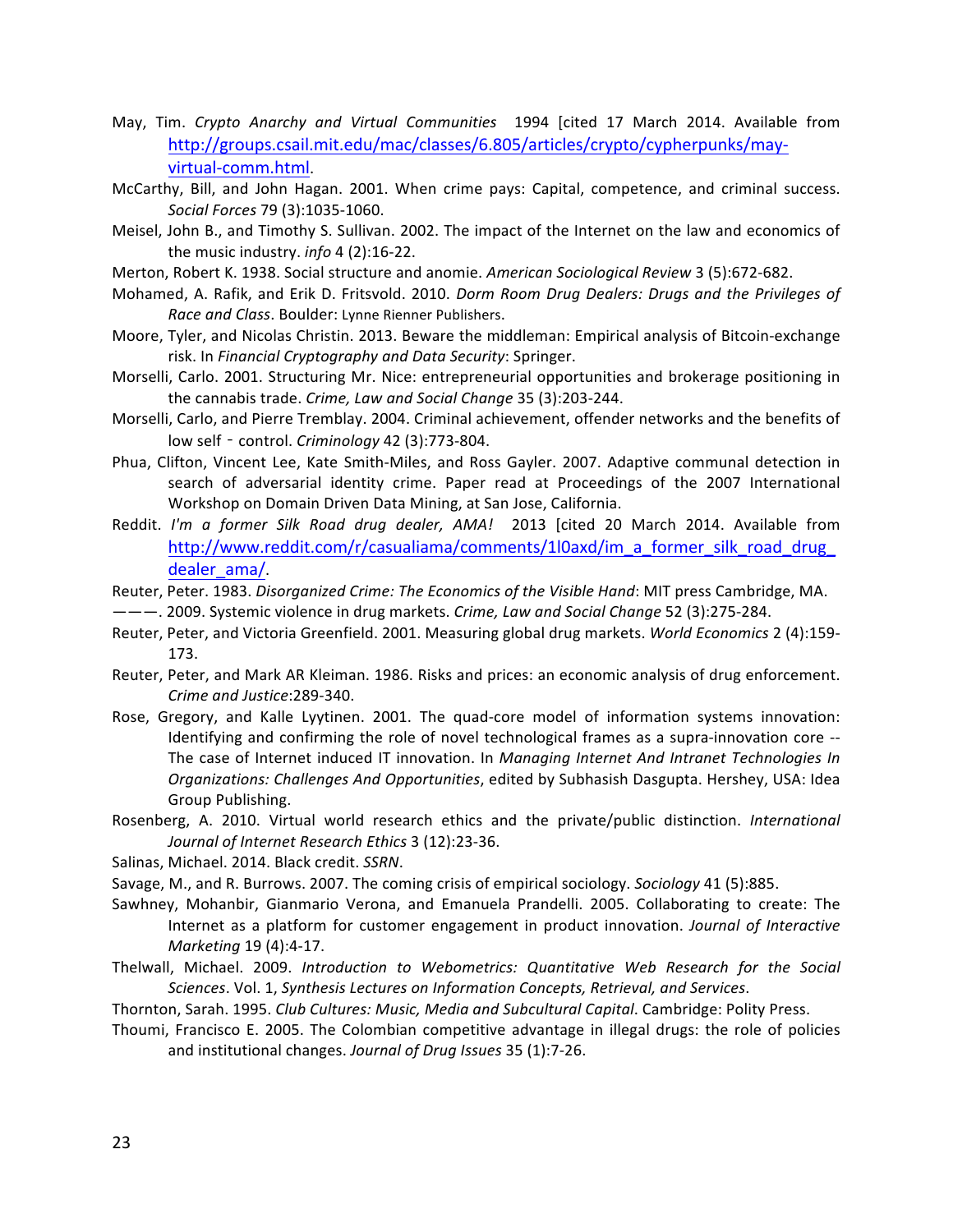- Topalli, Volkan, Richard Wright, and Robert Fornango. 2002. Drug dealers, robbery and retaliation. Vulnerability, deterrence and the contagion of violence. *British Journal of Criminology* 42 (2):337-351.
- Tuomi, Ilkka. 2002. *Networks of Innovation*: Oxford University Press Oxford.
- Van Hout, Marie Claire, and Tim Bingham. 2014. Responsible vendors, intelligent consumers: Silk Road, the online revolution in drug trading. *International Journal of Drug Policy* 25 (2):183-189.
- Walker, Tim. 96,000 Bitcoins stolen from the users of shady online bazaar, Sheep Marketplace 2013 [cited 21 March 2014. Available from http://www.independent.co.uk/life-style/gadgetsand-tech/news/96000-bitcoins-stolen-from-the-users-of-shady-online-bazaar-sheepmarketplace-8981240.html.
- Werb, Dan, Thomas Kerr, Bohdan Nosyk, Steffanie Strathdee, Julio Montaner, and Evan Wood. 2013. The temporal relationship between drug supply indicators: an audit of international government surveillance systems. *BMJ Open* 3 (9):e003077.
- Westlake, Bryce, Martin Bouchard, and Richard Frank. 2012. Comparing Methods for Detecting Child Exploitation Content Online. In 2012 European Intelligence and Security Informatics Conference. Odense.
- Wilkinson, D., and M. Thelwall. 2010. Researching personal information on the public web: Methods and ethics. *Social Science Computer Review* 29 (4):387-401.
- Zantout, Bassam, and Ramzi Haraty. 2011. I2P data communication system. Paper read at ICN 2011, The Tenth International Conference on Networks, at St Maarten, Netherlands.
- Zetter, Kim. How the feds took down the Silk Road drug wonderland. Wired 2013 [cited 2 March 2014. Available from http://www.wired.com/threatlevel/2013/11/silk-road/.
- Zimmermann, Philip R. 1995. The Official PGP User's Guide. Cambridge MA: MIT Press.

 

 $1$  The Onion Router (Tor) is a software package that encrypts all communications of a computer and sends it through at least three other computers to hide the original identity of its sender (Dingledine, Mathewson, and

Syverson 2004).<br><sup>2</sup> Cornish (1994: 1) proposed the idea of scripts as a way of "generating, organizing and systematizing knowledge about the procedural aspects and procedural requirements of crime commission".

 $3$  I2P is an anonymizing service similar to Tor (Zantout and Haraty 2011).<br>
<sup>4</sup> Pretty Good Privacy (PGP) is an encryption protocol that allows anyone to encrypt a message in a way that

ensures that only the recipient can decrypt the data (Zimmermann 1995).<br><sup>5</sup> The technology behind Tor network still appears to be operating effectively at the time of writing. Even with the FBI's 2013 seizure of Silk Road, human intelligence in the form of informants was used to pinpoint the exact location of its servers (Zetter 2013).

 $\rm{^6}$ There were a number of additional categories under which drugs were sold on Silk Road that we do not present in our tables, because the substances involved were not illegal, or the number of listings was very small: 'unclassified' (n=503)', 'dissociatives' (n=160), 'tobacco' (n=235), 'intoxicants' (n=67), 'digital goods' (n=1) and 'other' (n=77). We excluded 'precursors' from the analysis in this section because we analyse this category separately in the article.<br><sup>7</sup> We believe that customer feedback events fairly closely mirror actual transactions for two reasons. W

the number of feedback events summed across all of a vendor's listings, expressed as a percentage of Silk Road's 'vendor transactions' metric (but only for vendors whose vendor transactions were fewer than 300, since the top score for this metric was 300). On average, 88% of a vendor's 'transaction' metric were picked up by summing across feedback events, suggesting that our method is a reasonably good proxy measure for transactions.<br><sup>8</sup> This vendor's profile, whose public listings for cocaine go to a maximum of 28 grams (1 ounce), explained that

much larger orders could be placed: "PLEASE MESSAGE BEFORE PURCHASING BULK FROM LISTINGS! We can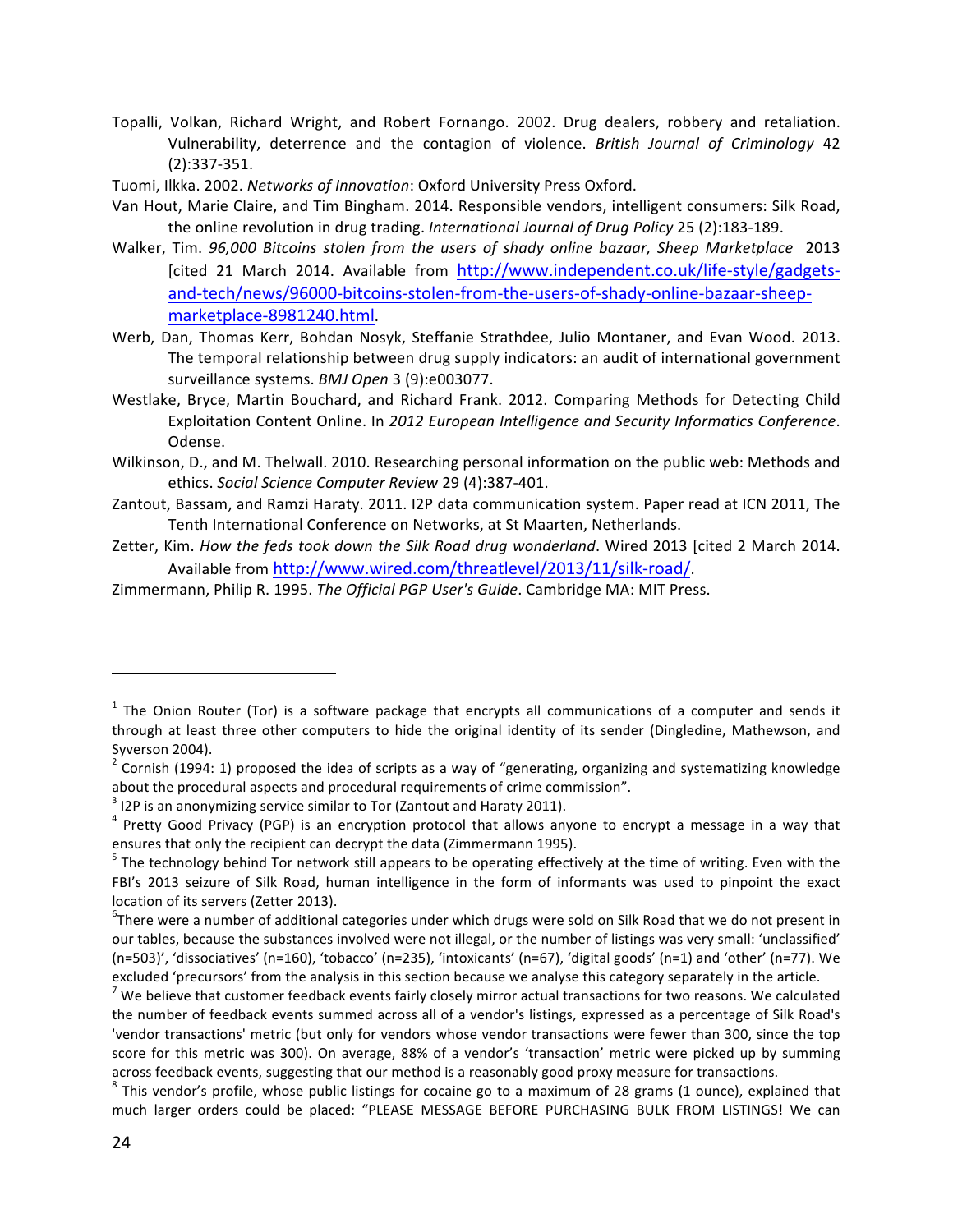provide bulk orders up to 10kg at present. We can also provide custom listings for amounts not listed. We currently only sell bulk domestically. Message us if you're interested :)"

<u> 1989 - Jan Salaman, masjid a shekarar 1989 - André Salaman a shekara ta 1989 - André Salaman a shekara ta 19</u>

 $9$  Additional insight into the process was provided by a self-proclaimed former Silk Road drug dealer, who, on September  $1<sup>st</sup>$ , 2013, began a discussion on Reddit, inviting others to ask him "anything" about his experiences. He described making about 200 weekly shipments to customers, ranging in value from \$30 to \$4,000, but stated that "Most of the bigger orders don't use public listings, people would contact [me] asking for custom orders and I'd fill those individually". For larger orders, usually anything over \$1,000, he would send the buyer a link to a 'stealth' listing not visible to any Silk Road user without the link. (Reddit 2013).<br><sup>10</sup> An alternative explanation: some drug dealers who may have been considering larger future purchases may have

been making 'sample' purchases to test quality.

 $11$  We do not have data to suggest how drug prices might have changed between 2007 and our data collection in 2013.

 $12$  Not all the listings were chemicals that are, in drug synthesis terms, 'precursors'; nevertheless, all the products for sale considered here were listed by their vendors as such.

 $13$  Although it is true that the value of bitcoins rose considerably between Christin's study (approximately \$10 USD/BTC) and our own (\$125.10 USD/BTC), the price of drugs listed on Silk Road did not go up correspondingly, as vendors lowered their prices in response to the increasing value of bitcoins. Indeed, most vendors typically elect to set their price for a listing in US dollars, allowing the publically visible price in BTC to fluctuate along with the often wildly changing exchange rate. The 'real price' for drugs on Silk Road will not therefore have fluctuated with the exchange rate, and so revenue generation estimates we produce are based on the real price for drugs at the time.

 $14$  Feedback for listings overall was exceptionally positive: only 7.1% of vendors had an average rating of less than 4.5/5.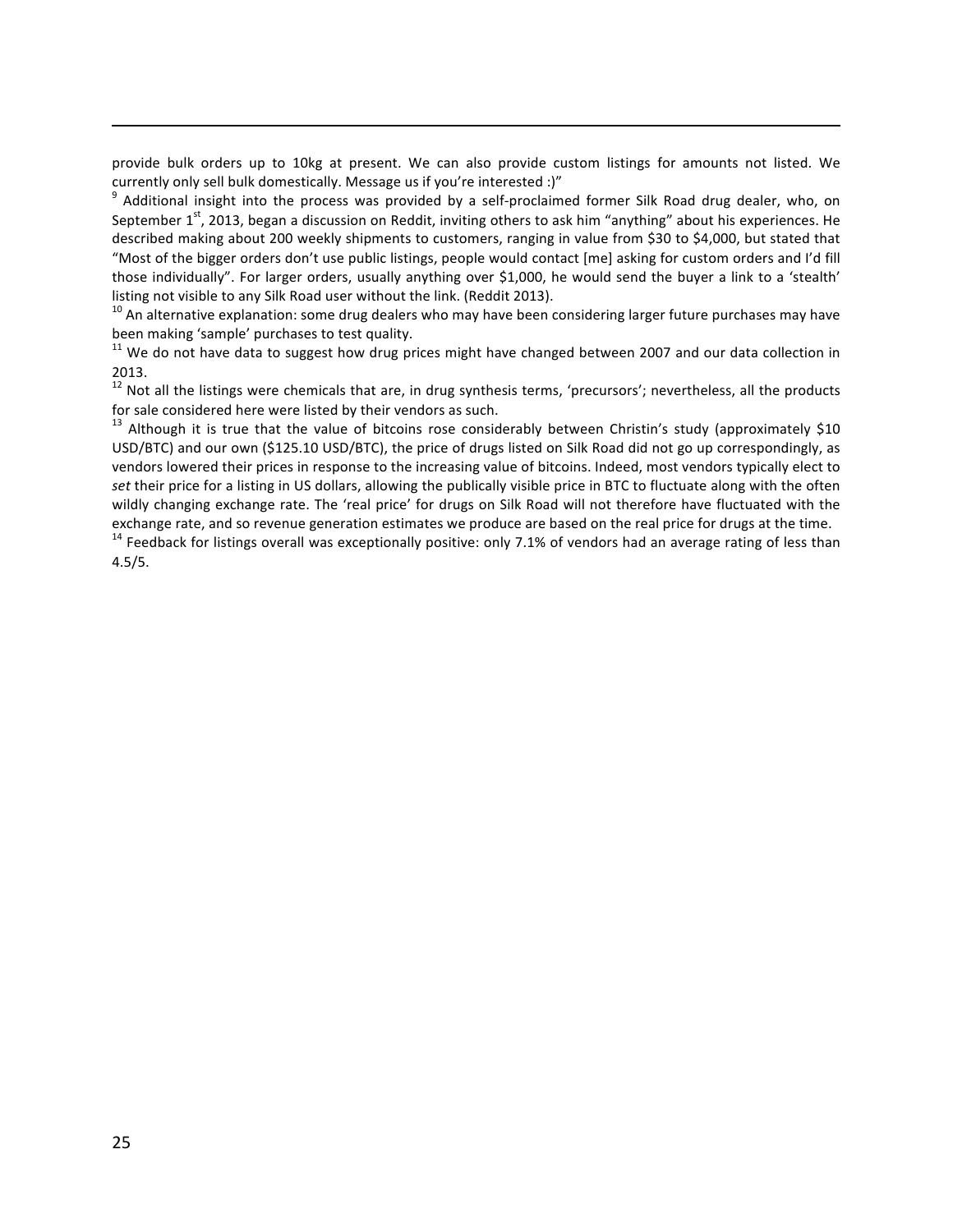

# Figure 1. Sample drug listing and vendor profile from Silk Road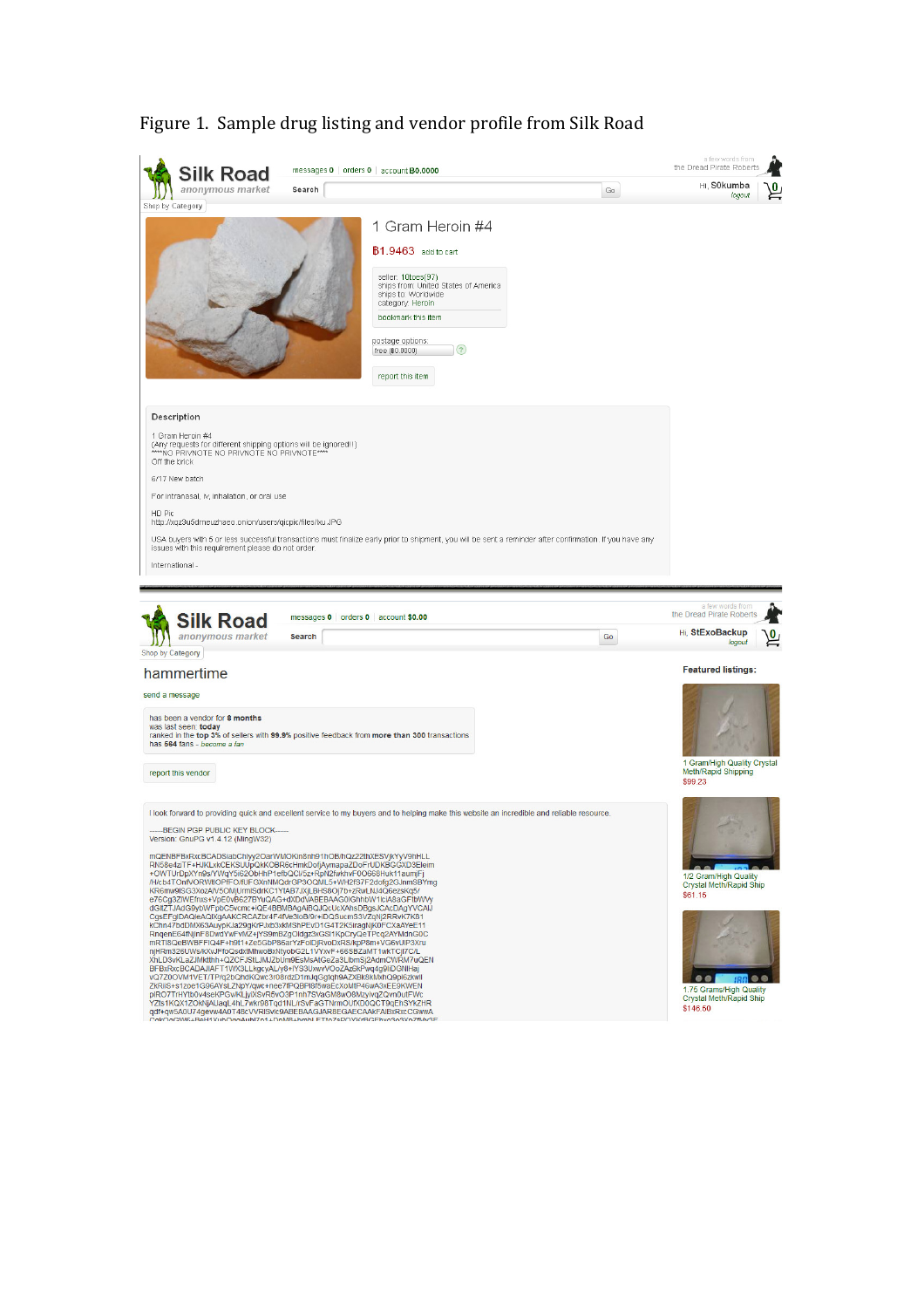Table 1. Distribution of price, transactions and revenues of drug listings on Silk Road, by quintile

|                               |                  | <b>MAX PRICE</b> | <b>MEAN PRICE</b> |                       | <b>TRANSACTIONS PER</b> | <b>YEARLY</b>                  | <b>MARKET</b> |
|-------------------------------|------------------|------------------|-------------------|-----------------------|-------------------------|--------------------------------|---------------|
|                               | <b>QUINTILES</b> | (USD)            | (USD)             | <b>S.D. (USD)</b>     |                         | DAY PER LISTING REVENUES (USD) | <b>SHARE</b>  |
| Cannabis $(N =$<br>2,661)     | Q1               | \$35.03          | \$21.27           | \$7.51                | 0.28                    | \$1,075,466.91                 | 4%            |
|                               | Q <sub>2</sub>   | \$71.31          | \$52.54           | \$10.01               | 0.18                    | \$1,855,856.64                 | 7%            |
|                               | Q <sub>3</sub>   | \$141.36         | \$102.58          | \$20.02               | 0.25                    | \$4,726,007.42                 | 19%           |
|                               | Q4               | \$355.28         | \$230.18          | \$60.05               | 0.16                    | \$6,845,565.46                 | 28%           |
|                               | Q <sub>5</sub>   | \$23,548.82      |                   | \$1,474.93 \$2,070.41 |                         | 0.06 \$10,281,125.38           | 41%           |
| Ecstasy $(N =$<br>1,059)      | Q1               | \$52.54          | \$27.52           | \$13.76               | 0.31                    | \$625,264.38                   | 3%            |
|                               | Q <sub>2</sub>   | \$140.11         | \$88.82           | \$26.27               | 0.20                    | \$1,313,005.83                 | 7%            |
|                               | Q <sub>3</sub>   | \$342.77         | \$227.68          | \$57.55               | 0.20                    | \$3,451,913.72                 | 17%           |
|                               | Q4               | \$1,129.65       | \$635.51          | \$221.43              | 0.13                    | \$5,634,438.96                 | 28%           |
|                               | Q <sub>5</sub>   | \$18,932.63      |                   | \$3,494.04 \$3,401.47 | 0.05                    | \$8,902,127.09                 | 45%           |
| Opioids $(N = 262)$           | $\overline{Q1}$  | \$38.78          | \$20.02           | \$8.76                | 0.40                    | \$139,986.86                   | 4%            |
|                               | Q <sub>2</sub>   | \$87.57          | \$61.30           | \$12.51               | 0.32                    | \$400,538.07                   | 11%           |
|                               | Q <sub>3</sub>   | \$190.15         | \$130.10          | \$32.53               | 0.44                    | \$976,822.67                   | 27%           |
|                               | Q4               | \$444.11         | \$280.22          | \$62.55               | 0.29                    | \$1,443,426.17                 | 39%           |
|                               | Q <sub>5</sub>   | \$19,454.30      |                   | \$1,683.85 \$2,773.47 | 0.06                    | \$718,072.01                   | 20%           |
|                               | $\overline{Q}$ 1 | \$30.02          | \$12.51           | \$8.76                | 0.13                    | \$506,903.08                   | 4%            |
|                               | Q <sub>2</sub>   | \$66.30          | \$46.29           | \$10.01               | 0.10                    | \$1,318,313.91                 | 11%           |
| Prescription $(N =$<br>3,953) | Q <sub>3</sub>   | \$127.60         | \$93.83           | \$17.51               | 0.07                    | \$2,022,103.75                 | 17%           |
|                               | Q4               | \$260.21         | \$173.89          | \$36.28               | 0.05                    | \$2,699,606.03                 | 23%           |
|                               | Q <sub>5</sub>   | \$49,338.19      |                   | \$1,129.65 \$2,851.03 | 0.03                    | \$5,194,428.70                 | 44%           |
|                               | Q1               | \$31.28          | \$17.51           | \$7.51                | 0.21                    | \$381,927.70                   | 4%            |
|                               | Q <sub>2</sub>   | \$63.80          | \$46.29           | \$8.76                | 0.22                    | \$1,160,079.86                 | 13%           |
| Psychedelics $(N =$<br>1,539) | Q <sub>3</sub>   | \$125.10         | \$90.07           | \$17.51               | 0.17                    | \$1,738,474.94                 | 20%           |
|                               | Q4               | \$352.78         | \$206.42          | \$65.05               | 0.12                    | \$2,512,971.69                 | 29%           |
|                               | Q <sub>5</sub>   | \$14,965.71      |                   | \$1,932.80 \$2,961.12 | 0.03                    | \$2,832,404.87                 | 33%           |
| Stimulants ( $N =$<br>1,274)  | Q <sub>1</sub>   | \$58.80          | \$30.02           | \$15.01               | 0.24                    | \$674,529.33                   | $4\%$         |
|                               | Q <sub>2</sub>   | \$125.10         | \$87.57           | \$18.77               | 0.24                    | \$1,988,683.98                 | 12%           |
|                               | Q <sub>3</sub>   | \$280.22         | \$186.40          | \$46.29               | 0.24                    | \$3,972,925.51                 | 24%           |
|                               | Q4               | \$683.05         | \$440.35          | \$113.84              | 0.13                    | \$4,974,321.58                 | 30%           |
|                               | Q <sub>5</sub>   | \$44,680.72      |                   | \$2,640.86 \$4,903.92 | 0.05                    | \$5,165,648.78                 | 31%           |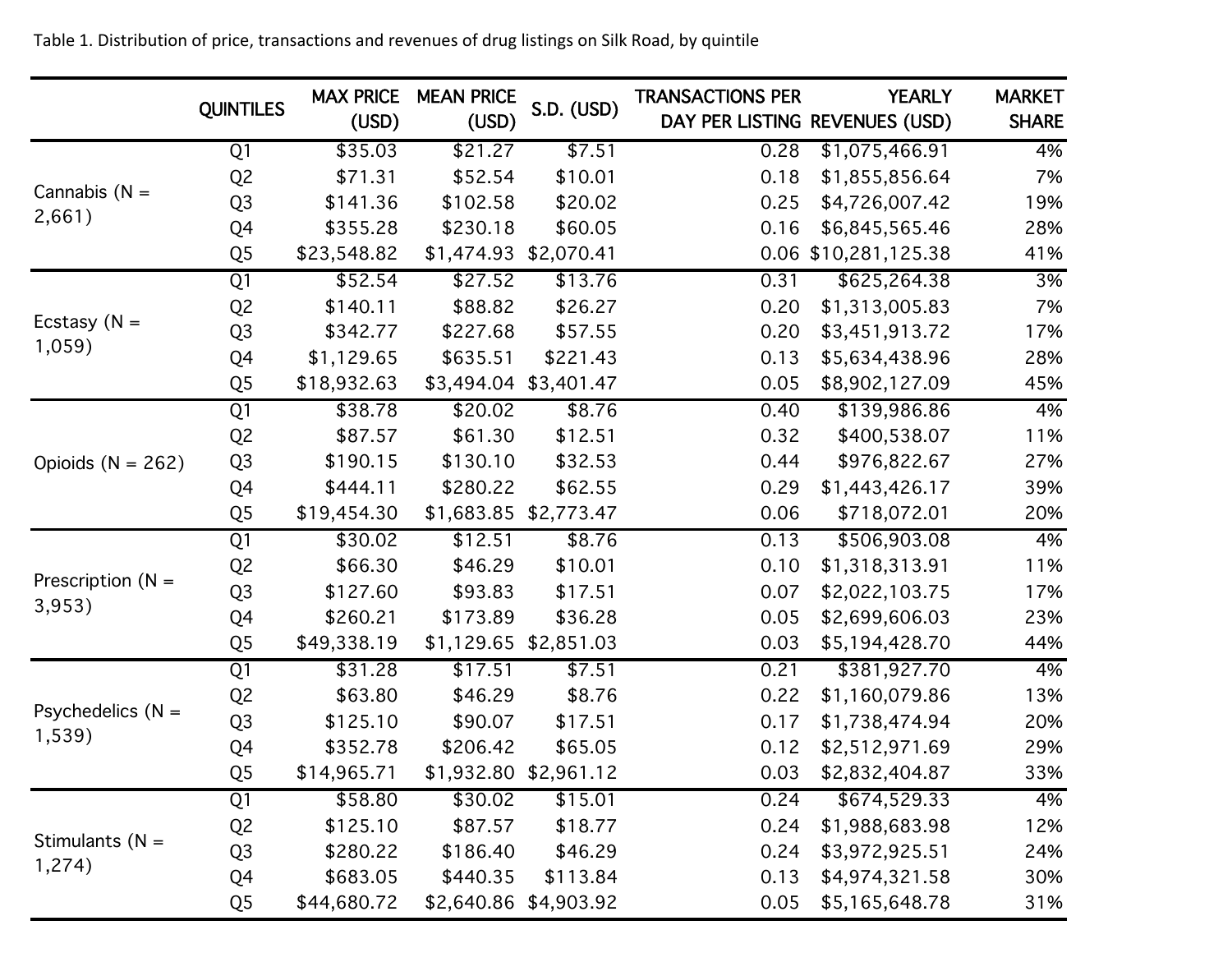|                                 | <b>Quintiles</b> | Min. quantity |            |          | Max. quantity Mean quantity Average price (USD) |
|---------------------------------|------------------|---------------|------------|----------|-------------------------------------------------|
|                                 | Q1               | 0.10          | 3.50       | 1.93     | \$17.51                                         |
|                                 | Q <sub>2</sub>   | 3.50          | 7.00       | 5.30     | \$16.26                                         |
| Marijuana (grams)               | Q <sub>3</sub>   | 7.00          | 14.18      | 11.02    | \$12.51                                         |
| $N = 430$                       | Q4               | 14.18         | 50.00      | 28.66    | \$11.26                                         |
|                                 | Q <sub>5</sub>   | 50.00         | 2,267.95   | 269.13   | \$7.51                                          |
|                                 | Q1               | 0.20          | 1.00       | 0.78     | \$82.57                                         |
|                                 | Q <sub>2</sub>   | 1.00          | 5.00       | 2.18     | \$63.80                                         |
| MDMA (grams)<br>$N = 293$       | Q <sub>3</sub>   | 5.00          | 10.00      | 7.02     | \$37.53                                         |
|                                 | Q4               | 10.00         | 50.00      | 26.04    | \$27.52                                         |
|                                 | Q <sub>5</sub>   | 50.00         | 1,000.00   | 270.88   | \$16.26                                         |
|                                 | Q1               | 0.50          | 50.00      | 16.26    | \$2.50                                          |
|                                 | Q <sub>2</sub>   | 50.00         | 100.00     | 80.52    | \$1.25                                          |
| Xanax (milligrams)<br>$N = 286$ | Q <sub>3</sub>   | 100.00        | 300.00     | 198.28   | \$1.25                                          |
|                                 | Q4               | 300.00        | 1,000.00   | 567.07   | \$1.25                                          |
|                                 | Q <sub>5</sub>   | 1,000.00      | 100,000.00 | 9,629.63 | \$0.20                                          |
|                                 | Q1               | 1.00          | 4.00       | 1.94     | \$13.76                                         |
|                                 | Q <sub>2</sub>   | 4.00          | 5.00       | 4.91     | \$12.51                                         |
| LSD (blotters)<br>$N = 165$     | Q <sub>3</sub>   | 5.00          | 10.00      | 9.33     | \$12.51                                         |
|                                 | Q4               | 10.00         | 25.00      | 20.30    | \$8.76                                          |
|                                 | Q <sub>5</sub>   | 25.00         | 1,000.00   | 172.12   | \$6.26                                          |
|                                 | Q1               | 0.01          | 1.00       | 0.49     | \$163.88                                        |
|                                 | Q <sub>2</sub>   | 1.00          | 1.00       | 1.00     | \$121.35                                        |
| Cocaine (grams)                 | Q <sub>3</sub>   | 1.00          | 3.50       | 2.71     | \$112.59                                        |
| $N = 407$                       | Q4               | 3.50          | 10.00      | 5.73     | \$98.83                                         |
|                                 | Q <sub>5</sub>   | 10.00         | 250.00     | 36.35    | \$68.81                                         |

Table 2. Distribution of quantity of drug listings and price per unit on Silk Road, by quintile